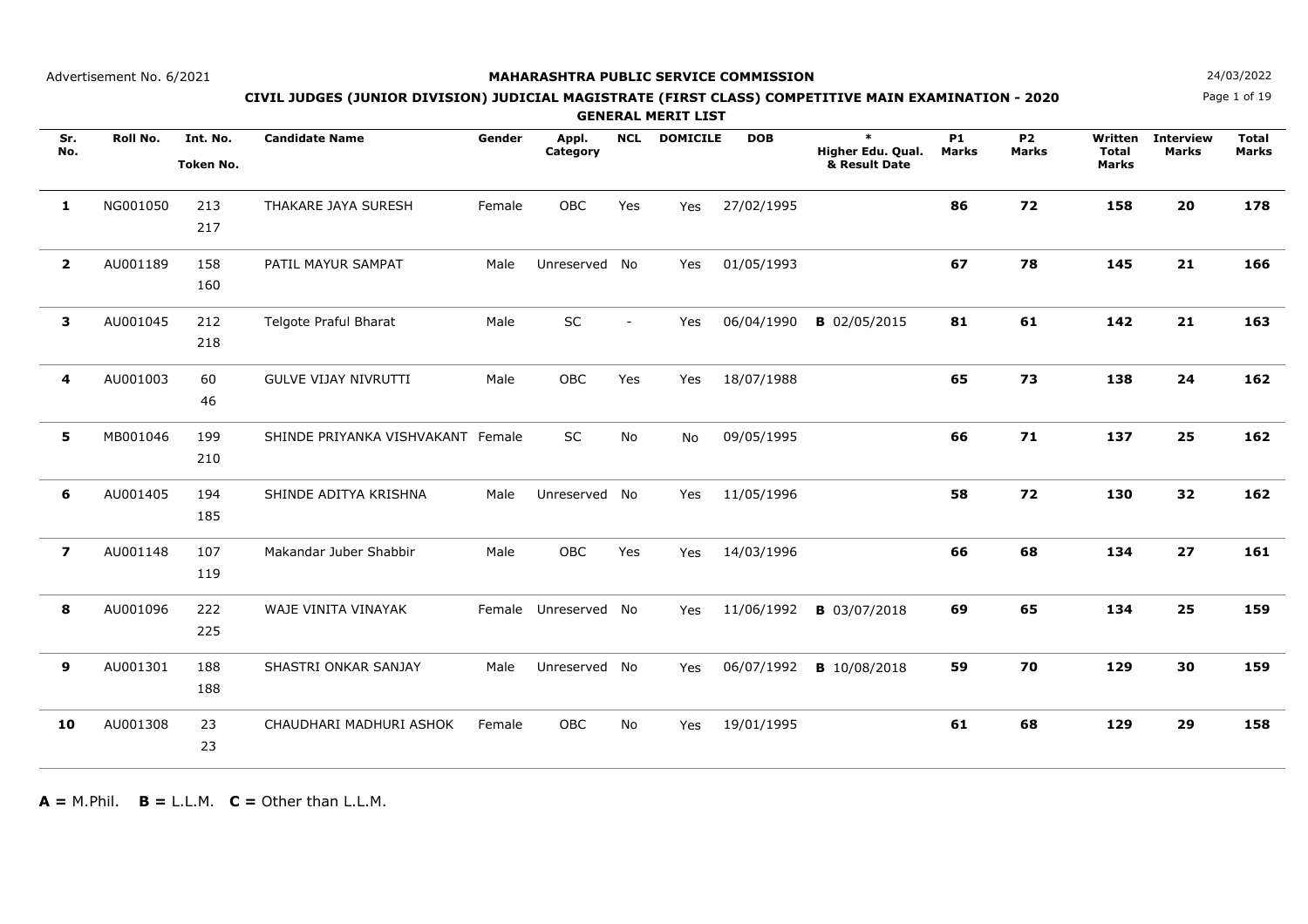## **MAHARASHTRA PUBLIC SERVICE COMMISSION**

Page 2 of 19

# **N**  $24/03/2022$ **CIVIL JUDGES (JUNIOR DIVISION) JUDICIAL MAGISTRATE (FIRST CLASS) COMPETITIVE MAIN EXAMINATION - 2020**

**GENERAL MERIT LIST**

| Sr.<br>No. | Roll No. | Int. No.<br><b>Token No.</b> | <b>Candidate Name</b>                  | Gender | Appl.<br>Category    | <b>NCL</b>     | <b>DOMICILE</b> | <b>DOB</b> | $\ast$<br>Higher Edu. Qual.<br>& Result Date | <b>P1</b><br><b>Marks</b> | <b>P2</b><br><b>Marks</b> | Written<br><b>Total</b><br><b>Marks</b> | <b>Interview</b><br><b>Marks</b> | <b>Total</b><br><b>Marks</b> |
|------------|----------|------------------------------|----------------------------------------|--------|----------------------|----------------|-----------------|------------|----------------------------------------------|---------------------------|---------------------------|-----------------------------------------|----------------------------------|------------------------------|
| 11         | AU001229 | 84<br>82                     | KANNURKAR SUSHILA<br><b>NURANDAPPA</b> |        | Female Unreserved No |                | Yes             | 24/12/1995 |                                              | 59                        | 67                        | 126                                     | 31                               | 157                          |
| 12         | MB001105 | $\overline{2}$<br>14         | BADAKH MAHESH RAMCHANDRA               | Male   | Unreserved Yes       |                | Yes             | 09/08/1995 |                                              | 56                        | 74                        | 130                                     | 26                               | 156                          |
| 13         | NG001015 | 207<br>199                   | TAKBHAURE LALITA TARACHAND Female      |        | <b>SC</b>            | $\blacksquare$ | Yes             | 13/04/1983 | <b>B</b> 21/09/2010                          | 66                        | 64                        | 130                                     | 24                               | 154                          |
| 14         | AU001197 | 227<br>220                   | ZENDE BHALCHANDRA<br><b>RAWSAHEB</b>   | Male   | Unreserved No        |                | Yes             | 24/10/1986 | <b>B</b> 04/09/2019                          | 65                        | 64                        | 129                                     | 25                               | 154                          |
| 15         | MB001070 | 40<br>36                     | DESHPANDE SNEHA PRADEEP                |        | Female Unreserved No |                | Yes             | 28/12/1992 |                                              | 67                        | 63                        | 130                                     | 24                               | 154                          |
| 16         | AU001019 | 63<br>73                     | HAKKE SWARANJALI SUDHAKAR Female       |        | $NT-C$               | Yes            | Yes             | 18/04/1991 | <b>B</b> 17/07/2017                          | 58                        | 74                        | 132                                     | 21                               | 153                          |
| 17         | MB001023 | 114<br>112                   | MASURKAR NILESH ULHAS                  | Male   | Unreserved No        |                | Yes             | 23/04/1986 | <b>B</b> 25/01/2012                          | 73                        | 57                        | 130                                     | 22                               | 152                          |
| 18         | AU001149 | 181<br>195                   | salunkhe sachin sambhaji               | Male   | Unreserved -         |                | Yes             | 21/06/1985 |                                              | 69                        | 60                        | 129                                     | 23                               | 152                          |
| 19         | AU001389 | 137<br>148                   | PANCHAL SHRINIVAS<br><b>HANUMANT</b>   | Male   | Unreserved           | $\sim$ $-$     | Yes             | 01/06/1989 |                                              | 72                        | 56                        | 128                                     | 24                               | 152                          |
| 20         | AU001293 | 58<br>48                     | ghule Swapna Tukaram                   |        | Female Unreserved    | No             | Yes             | 17/03/1990 |                                              | 59                        | 66                        | 125                                     | 27                               | 152                          |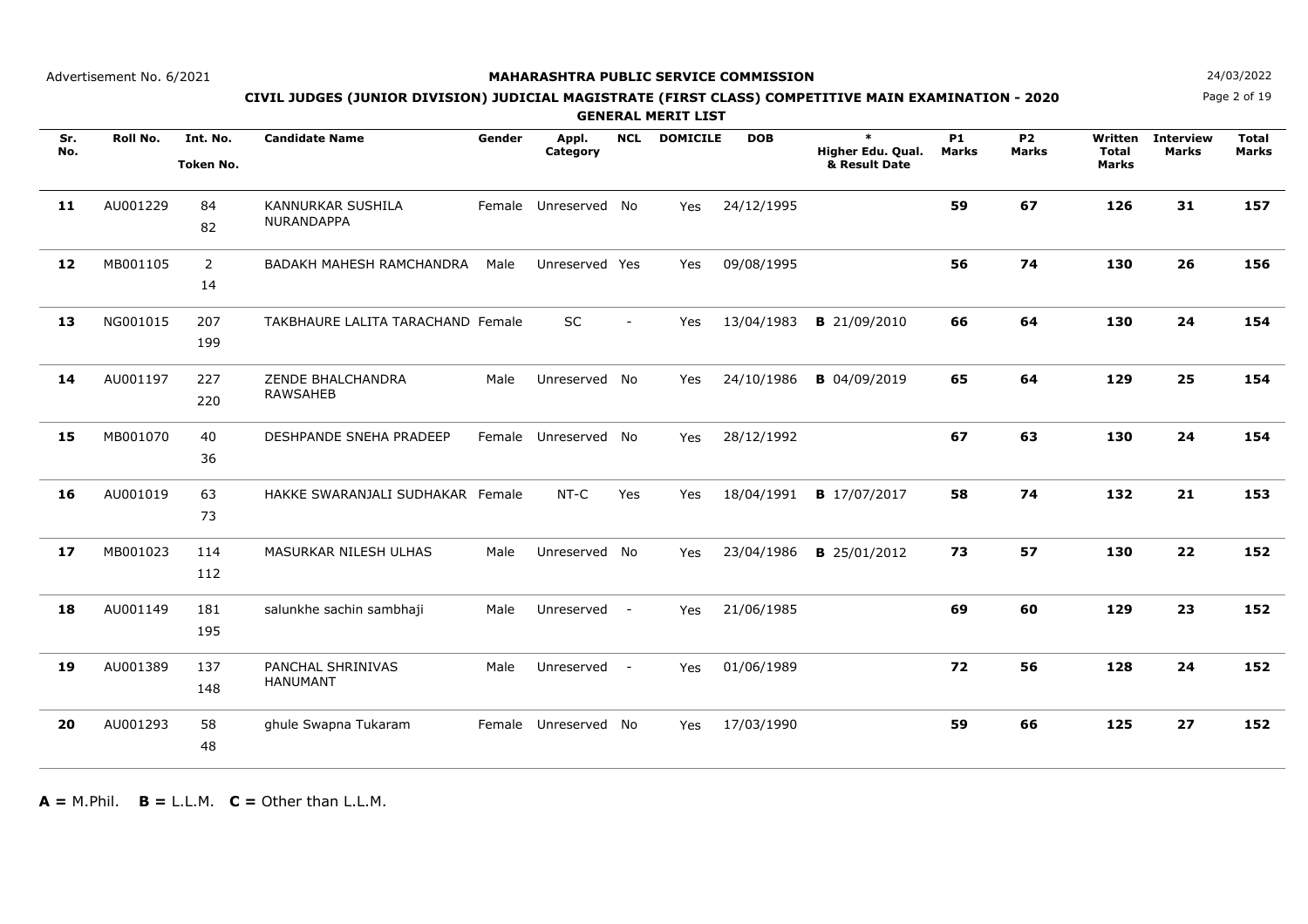## **MAHARASHTRA PUBLIC SERVICE COMMISSION**

Page 3 of 19

# **N**  $24/03/2022$ **CIVIL JUDGES (JUNIOR DIVISION) JUDICIAL MAGISTRATE (FIRST CLASS) COMPETITIVE MAIN EXAMINATION - 2020**

**GENERAL MERIT LIST**

| Sr.<br>No. | Roll No. | Int. No.<br><b>Token No.</b> | <b>Candidate Name</b>                           | Gender | Appl.<br>Category    | <b>NCL</b> | <b>DOMICILE</b> | <b>DOB</b> | $\ast$<br>Higher Edu. Qual.<br>& Result Date | <b>P1</b><br><b>Marks</b> | <b>P2</b><br><b>Marks</b> | Written<br><b>Total</b><br><b>Marks</b> | <b>Interview</b><br><b>Marks</b> | <b>Total</b><br><b>Marks</b> |
|------------|----------|------------------------------|-------------------------------------------------|--------|----------------------|------------|-----------------|------------|----------------------------------------------|---------------------------|---------------------------|-----------------------------------------|----------------------------------|------------------------------|
| 21         | MB001145 | 11<br>5                      | <b>BHAGAT RUCHI RAJAN</b>                       | Female | OBC                  | Yes        | <b>No</b>       | 29/08/1996 |                                              | 67                        | 57                        | 124                                     | 28                               | 152                          |
| 22         | AU001060 | 165<br>152                   | PAWAR NAGESH VILAS                              | Male   | Unreserved           | No         | Yes             | 01/06/1992 |                                              | 64                        | 62                        | 126                                     | 25                               | 151                          |
| 23         | MB001015 | 179<br>167                   | MAHIMA SAINI                                    |        | Female Unreserved No |            | Yes             | 11/09/1996 |                                              | 59                        | 68                        | 127                                     | 24                               | 151                          |
| 24         | AU001446 | 106<br>120                   | MAKANDAR VAHIDA ASLAM                           | Female | OBC                  | Yes        | Yes             | 28/07/1988 |                                              | 67                        | 63                        | 130                                     | 20                               | 150                          |
| 25         | NG001058 | 59<br>47                     | <b>NEHA RAJESH GORLE</b>                        | Female | OBC                  | No         | Yes             | 02/12/1995 |                                              | 65                        | 62                        | 127                                     | 23                               | 150                          |
| 26         | AU001013 | 143<br>143                   | PATHAN SHAHNAVAJ AMAN                           |        | Female Unreserved No |            | Yes             | 13/02/1993 | <b>B</b> 30/07/2016                          | 64                        | 63                        | 127                                     | 22                               | 149                          |
| 27         | AU001085 | 5<br>11                      | <b>BAGAL SHRADDHA DINKAR</b>                    |        | Female Unreserved No |            | No.             | 20/10/1993 | <b>B</b> 05/09/2018                          | 56                        | 68                        | 124                                     | 25                               | 149                          |
| 28         | AU001340 | 30<br>16                     | CHEKE MONIKA MOTIRAM                            | Female | $NT-B$               | Yes        | Yes             | 21/10/1993 | <b>B</b> 04/07/2019                          | 54                        | 72                        | 126                                     | 23                               | 149                          |
| 29         | NG001019 | 52<br>54                     | <b>GAWAI CHANDRASHEKHAR</b><br><b>ASHOKRAO</b>  | Male   | SC                   | <b>No</b>  | Yes             | 02/08/1987 |                                              | 65                        | 64                        | 129                                     | 20                               | 149                          |
| 30         | MB001108 | 149<br>136                   | PIMPLE SWAPNALI VIJAYKUMAR Female Unreserved No |        |                      |            | Yes             | 23/02/1990 |                                              | 54                        | 72                        | 126                                     | 23                               | 149                          |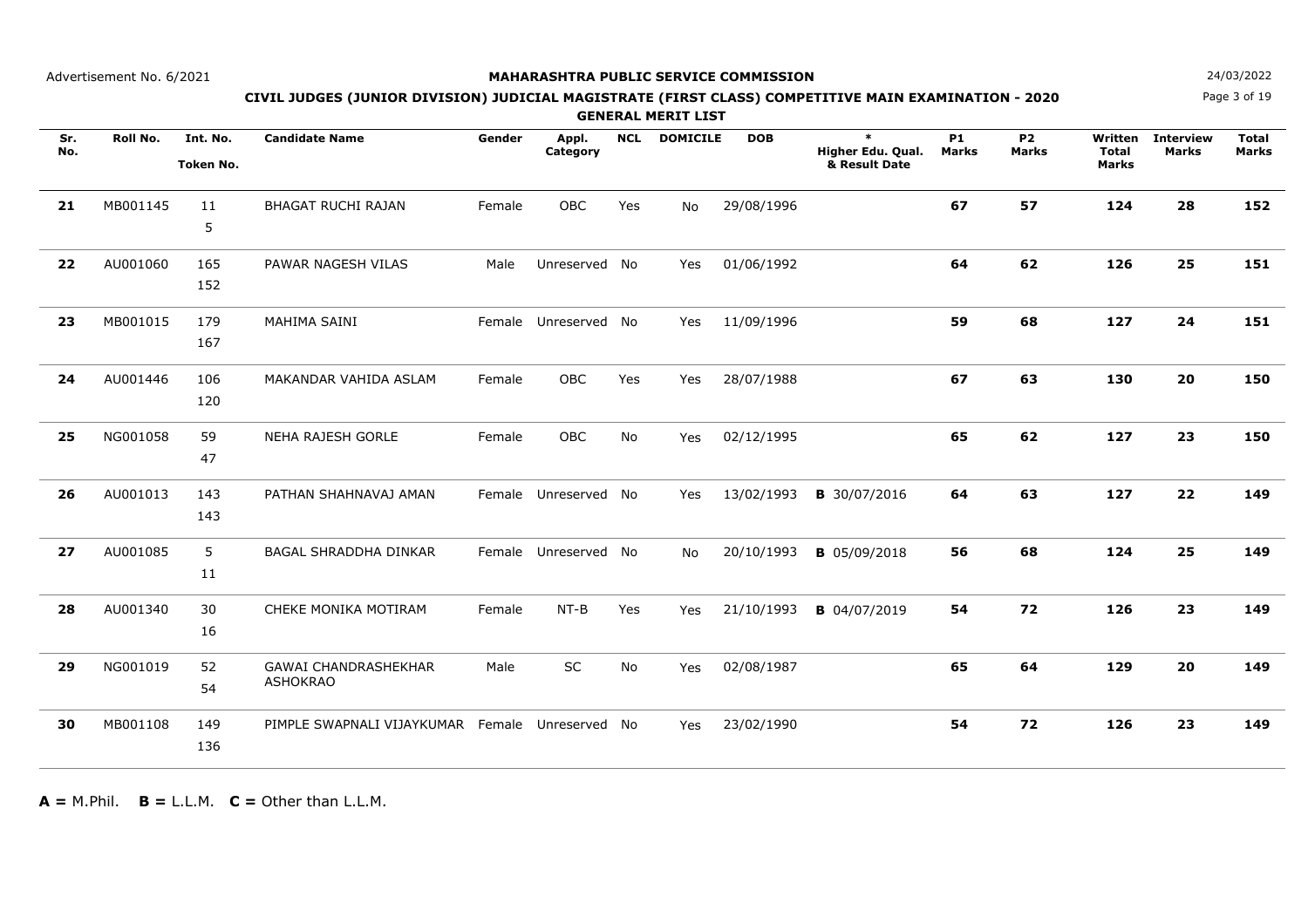## **MAHARASHTRA PUBLIC SERVICE COMMISSION**

Page 4 of 19

# **N**  $24/03/2022$ **CIVIL JUDGES (JUNIOR DIVISION) JUDICIAL MAGISTRATE (FIRST CLASS) COMPETITIVE MAIN EXAMINATION - 2020**

**GENERAL MERIT LIST**

| Sr.<br>No. | Roll No. | Int. No.<br><b>Token No.</b> | <b>Candidate Name</b>          | Gender | Appl.<br>Category    | <b>NCL</b> | <b>DOMICILE</b> | <b>DOB</b> | $\ast$<br>Higher Edu. Qual.<br>& Result Date | P <sub>1</sub><br><b>Marks</b> | <b>P2</b><br><b>Marks</b> | Written<br><b>Total</b><br>Marks | <b>Interview</b><br><b>Marks</b> | <b>Total</b><br><b>Marks</b> |
|------------|----------|------------------------------|--------------------------------|--------|----------------------|------------|-----------------|------------|----------------------------------------------|--------------------------------|---------------------------|----------------------------------|----------------------------------|------------------------------|
| 31         | NG001044 | 24<br>20                     | ADITYA AJAY CHAVAN             | Male   | Unreserved           | $\sim$ $-$ | Yes             | 15/10/1995 |                                              | 61                             | 64                        | 125                              | 23                               | 148                          |
| 32         | MB001144 | 6<br>10                      | <b>BAGE ABHISHEK MADHUKAR</b>  | Male   | $NT-B$               | Yes        | Yes             | 24/11/1992 | <b>B</b> 08/09/2018                          | 51                             | 70                        | 121                              | 26                               | 147                          |
| 33         | AU001004 | 134<br>122                   | PAKADE RADHARAMAN RAMDAS       | Male   | OBC                  | Yes        | Yes             | 18/02/1985 |                                              | 63                             | 64                        | 127                              | 20                               | 147                          |
| 34         | MB001088 | 19<br>27                     | <b>BHONGALE SHUBHADA VIJAY</b> | Female | <b>OBC</b>           | Yes        | Yes             | 23/02/1996 |                                              | 62                             | 54                        | 116                              | 31                               | 147                          |
| 35         | MB001141 | 167<br>179                   | PENDE SMITA JAGANNATH          | Female | SC                   | No         | Yes             | 08/02/1980 | <b>B</b> 07/10/2014                          | 58                             | 59                        | 117                              | 29                               | 146                          |
| 36         | MB001017 | 154<br>154                   | PATIL NAMRATA PARASHURAM       |        | Female Unreserved No |            | Yes             | 12/02/1993 |                                              | 58                             | 68                        | 126                              | 20                               | 146                          |
| 37         | AU001406 | 21<br>25                     | <b>BHOSEKAR AMOL SHIVAJI</b>   | Male   | Unreserved           | $\sim$ $-$ | Yes             | 23/09/1993 |                                              | 55                             | 61                        | 116                              | 30                               | 146                          |
| 38         | NG001024 | 86<br>80                     | RAMA SHRIPAD KAPIL             |        | Female Unreserved No |            | Yes             | 19/05/1996 |                                              | 58                             | 64                        | 122                              | 24                               | 146                          |
| 39         | AU001135 | 56<br>50                     | <b>GHATGE ISHA VIVEKANAND</b>  | Female | Unreserved           | No         | Yes             | 03/04/1997 |                                              | 65                             | 58                        | 123                              | 23                               | 146                          |
| 40         | NG001097 | 182<br>194                   | salvi sangita sudhakar         | Female | SC                   | No         | Yes             | 16/05/1985 | <b>B</b> 13/07/2010                          | 61                             | 59                        | 120                              | 25                               | 145                          |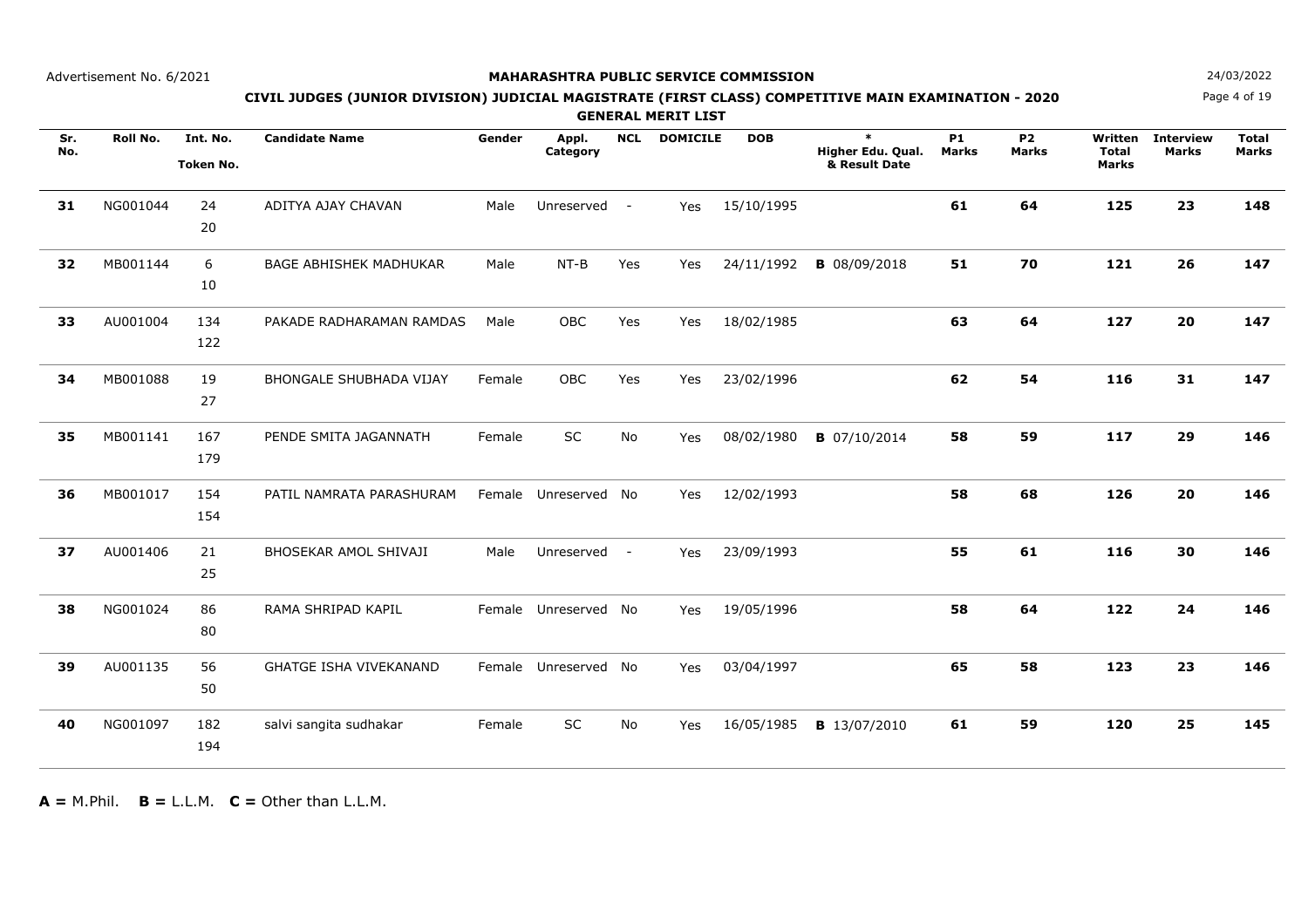### **MAHARASHTRA PUBLIC SERVICE COMMISSION**

Page 5 of 19**N**  $24/03/2022$ 

## **CIVIL JUDGES (JUNIOR DIVISION) JUDICIAL MAGISTRATE (FIRST CLASS) COMPETITIVE MAIN EXAMINATION - 2020**

**GENERAL MERIT LIST**

| Sr.<br>No. | Roll No. | Int. No.<br><b>Token No.</b> | <b>Candidate Name</b>                  | Gender | Appl.<br>Category | <b>NCL</b>               | <b>DOMICILE</b> | <b>DOB</b> | $\ast$<br>Higher Edu. Qual.<br>& Result Date | <b>P1</b><br><b>Marks</b> | <b>P2</b><br><b>Marks</b> | Written<br><b>Total</b><br>Marks | <b>Interview</b><br><b>Marks</b> | <b>Total</b><br><b>Marks</b> |
|------------|----------|------------------------------|----------------------------------------|--------|-------------------|--------------------------|-----------------|------------|----------------------------------------------|---------------------------|---------------------------|----------------------------------|----------------------------------|------------------------------|
| 41         | NG001007 | 115<br>111                   | MEHARE CHHAYA SHAMKUMAR                | Female | OBC               | No                       | Yes             | 06/03/1984 | <b>B</b> 04/10/2012                          | 62                        | 62                        | 124                              | 21                               | 145                          |
| 42         | AU001316 | 48<br>59                     | Gaikwad Aarti Maroti                   | Female | OBC               | Yes                      | Yes             | 23/05/1985 | <b>B</b> 30/05/2013                          | 60                        | 59                        | 119                              | 26                               | 145                          |
| 43         | AU001146 | 70<br>66                     | JOSHI SHILPA SHASHIKANT                |        | Female Unreserved | No                       | Yes             | 05/01/1989 | <b>B</b> 26/06/2015                          | 68                        | 57                        | 125                              | 20                               | 145                          |
| 44         | AU001181 | 16<br>30                     | BHINGARDEO SUMEDH SANJAY               | Male   | SC                | No                       | Yes             | 18/02/1990 | <b>B</b> 05/05/2016                          | 73                        | 52                        | 125                              | 20                               | 145                          |
| 45         | AU001273 | 191<br>184                   | SHINDE RAJENDRA DHANAJI                | Male   | NT-C              | Yes                      | Yes             | 03/08/1993 | <b>B</b> 05/09/2018                          | 70                        | 55                        | 125                              | 20                               | 145                          |
| 46         | MB001116 | 117<br>109                   | MOHITE SAGAR SANJEEVAN                 | Male   | <b>SC</b>         | $\overline{\phantom{a}}$ | Yes             | 27/12/1992 | <b>B</b> 17/11/2018                          | 58                        | 65                        | 123                              | 22                               | 145                          |
| 47         | AU001427 | 82<br>84                     | KAMBALE MONIKA KASHINATH               | Female | SC                | No                       | Yes             | 17/01/1991 | <b>B</b> 20/08/2019                          | 55                        | 60                        | 115                              | 30                               | 145                          |
| 48         | AU001184 | 91<br>105                    | KOLTE GANESH RAJESH                    | Male   | OBC               | Yes                      | Yes             | 26/11/1995 | <b>B</b> 30/08/2019                          | 61                        | 59                        | 120                              | 25                               | 145                          |
| 49         | AU001120 | 204<br>202                   | SURWASE KASHINATH TIPPANNA             | Male   | NT-C              | Yes                      | Yes             | 14/03/1990 |                                              | 63                        | 57                        | 120                              | 25                               | 145                          |
| 50         | NG001020 | 144<br>140                   | PATHAN NIKISHANAJ<br><b>ASHRAFKHAN</b> | Female | <b>EWS</b>        | <b>No</b>                | Yes             | 05/04/1995 |                                              | 59                        | 62                        | 121                              | 24                               | 145                          |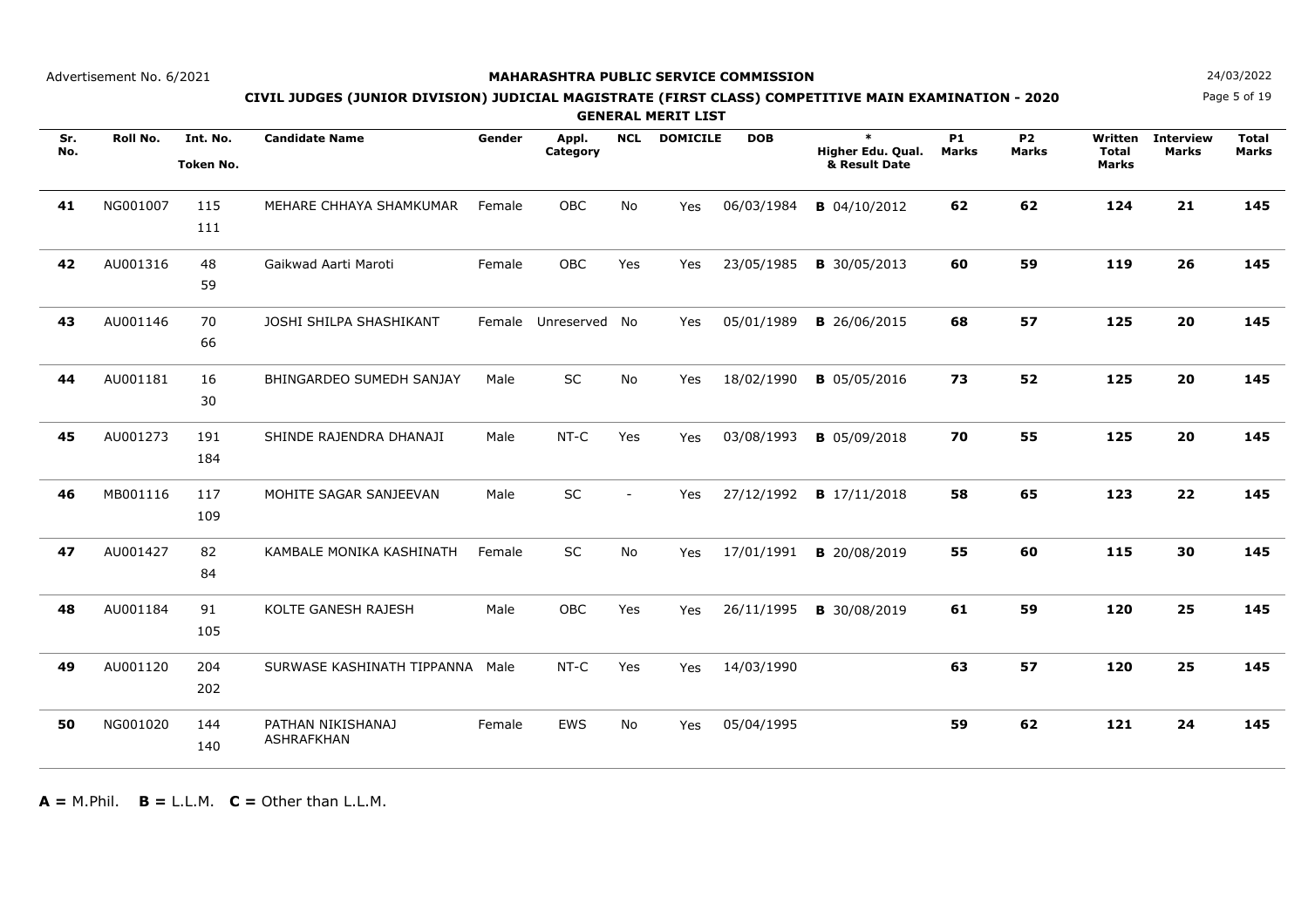## **MAHARASHTRA PUBLIC SERVICE COMMISSION**

Page 6 of 19**N**  $24/03/2022$ 

## **CIVIL JUDGES (JUNIOR DIVISION) JUDICIAL MAGISTRATE (FIRST CLASS) COMPETITIVE MAIN EXAMINATION - 2020**

**GENERAL MERIT LIST**

| Sr.<br>No. | Roll No. | Int. No.<br><b>Token No.</b> | <b>Candidate Name</b>           | Gender | Appl.<br>Category | <b>NCL</b> | <b>DOMICILE</b> | <b>DOB</b> | $\ast$<br>Higher Edu. Qual.<br>& Result Date | <b>P1</b><br><b>Marks</b> | <b>P2</b><br><b>Marks</b> | Written<br><b>Total</b><br><b>Marks</b> | <b>Interview</b><br>Marks | <b>Total</b><br><b>Marks</b> |
|------------|----------|------------------------------|---------------------------------|--------|-------------------|------------|-----------------|------------|----------------------------------------------|---------------------------|---------------------------|-----------------------------------------|---------------------------|------------------------------|
| 51         | NG001041 | 221<br>226                   | VAISHALI VASANT WAGHMARE Female |        | SC                |            | Yes             | 08/10/1986 | <b>B</b> 29/09/2011                          | 52                        | 66                        | 118                                     | 26                        | 144                          |
| 52         | AU001442 | 9<br>7                       | <b>BANKAR PRAVIN SHAMRAO</b>    | Male   | OBC               | Yes        | Yes             | 31/07/1986 | <b>B</b> 28/06/2012                          | 63                        | 56                        | 119                                     | 25                        | 144                          |
| 53         | AU001036 | 99<br>97                     | LATAKE KRISHNA SHIVAJI          | Male   | OBC               | Yes        | Yes             | 15/06/1993 | <b>B</b> 10/08/2018                          | 57                        | 59                        | 116                                     | 28                        | 144                          |
| 54         | AU001187 | 47<br>58                     | GAIKWAD VIJAYSINH NARAYAN       | Male   | Unreserved Yes    |            | Yes             | 02/06/1990 | <b>B</b> 05/09/2018                          | 55                        | 61                        | 116                                     | 28                        | 144                          |
| 55         | AU001170 | 78<br>88                     | <b>KALE RAVI SHRIDHAR</b>       | Male   | OBC               | Yes        | Yes             | 13/05/1987 |                                              | 64                        | 56                        | 120                                     | 24                        | 144                          |
| 56         | AU001133 | 96<br>100                    | LAMBHATE SAYALI RAMESH          | Female | NT-C              | No         | No              | 02/04/1989 |                                              | 63                        | 59                        | 122                                     | 22                        | 144                          |
| 57         | AU001175 | 57<br>49                     | <b>GHORPADE PRIYA BALASAHEB</b> | Female | Unreserved Yes    |            | Yes             | 25/02/1986 | <b>B</b> 01/07/2011                          | 59                        | 57                        | 116                                     | 27                        | 143                          |
| 58         | MB001142 | 122<br>134                   | MORE KRANTI RAMESH              | Female | SC                | $\sim$     | Yes             | 24/05/1993 | <b>B</b> 10/08/2016                          | 55                        | 66                        | 121                                     | 22                        | 143                          |
| 59         | MB001025 | 113<br>113                   | MARDHEKAR MAITHILEE<br>PRAKASH  | Female | <b>SBC</b>        | Yes        | Yes             | 11/02/1990 | <b>B</b> 04/07/2019                          | 54                        | 65                        | 119                                     | 24                        | 143                          |
| 60         | AU001222 | 141<br>145                   | PATEL LISHA HIMMAT              | Female | Unreserved        | No         | Yes             | 23/06/1995 |                                              | 60                        | 56                        | 116                                     | 27                        | 143                          |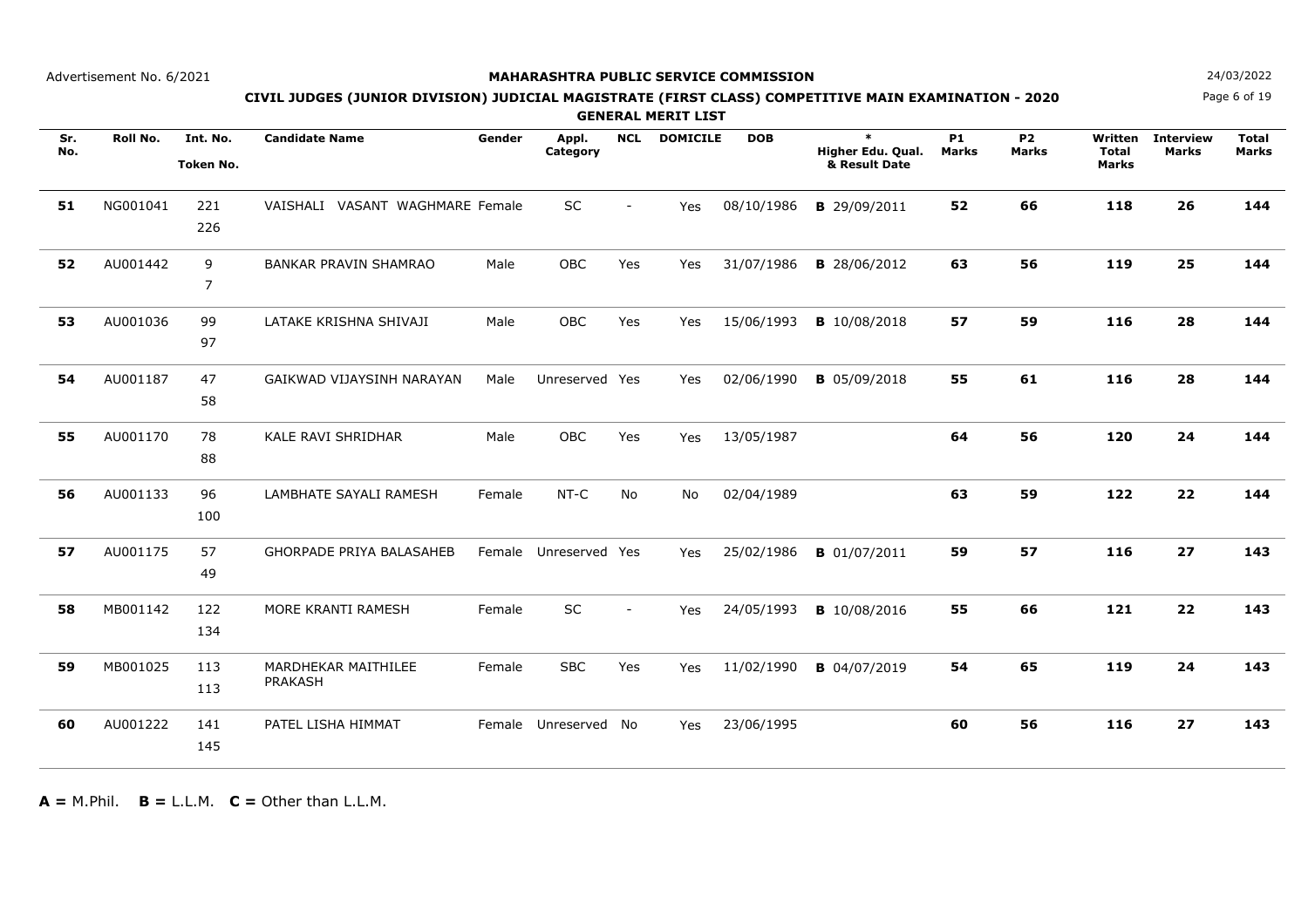## **MAHARASHTRA PUBLIC SERVICE COMMISSION**

Page 7 of 19**N**  $24/03/2022$ 

## **CIVIL JUDGES (JUNIOR DIVISION) JUDICIAL MAGISTRATE (FIRST CLASS) COMPETITIVE MAIN EXAMINATION - 2020**

**GENERAL MERIT LIST**

| Sr.<br>No. | Roll No. | Int. No.<br><b>Token No.</b> | <b>Candidate Name</b>                      | Gender | Appl.<br>Category    | <b>NCL</b> | <b>DOMICILE</b> | <b>DOB</b> | $\ast$<br>Higher Edu. Qual.<br>& Result Date | <b>P1</b><br><b>Marks</b> | <b>P2</b><br><b>Marks</b> | Written<br><b>Total</b><br>Marks | <b>Interview</b><br><b>Marks</b> | <b>Total</b><br><b>Marks</b> |
|------------|----------|------------------------------|--------------------------------------------|--------|----------------------|------------|-----------------|------------|----------------------------------------------|---------------------------|---------------------------|----------------------------------|----------------------------------|------------------------------|
| 61         | MB001045 | 140<br>146                   | HONEY MUKESH PATEL                         |        | Female Unreserved No |            | No              | 24/05/1996 |                                              | 70                        | 51                        | 121                              | 22                               | 143                          |
| 62         | AU001147 | 220<br>227                   | Wadiwale Mahatab Yousuff                   | Male   | Unreserved No        |            | Yes             | 01/09/1980 | <b>B</b> 16/07/2014                          | 64                        | 54                        | 118                              | 24                               | 142                          |
| 63         | AU001270 | 172<br>174                   | RAJPUT VAISHNAVI<br>VIRENDRASINGH          |        | Female Unreserved No |            | Yes             | 08/01/1992 | <b>B</b> 30/06/2018                          | 64                        | 55                        | 119                              | 23                               | 142                          |
| 64         | AU001370 | 90<br>76                     | KOLEKAR VANITA MARUTI                      | Female | NT-C                 | Yes        | Yes             | 06/10/1986 |                                              | 54                        | 61                        | 115                              | 27                               | 142                          |
| 65         | AU001280 | 41<br>35                     | <b>DEV RAGHAVENDRA</b><br><b>NARHARRAO</b> | Male   | Unreserved No        |            | Yes             | 11/08/1988 |                                              | 51                        | 69                        | 120                              | 22                               | 142                          |
| 66         | AU001108 | 92<br>104                    | KUMBHAR VINAYAK POPAT                      | Male   | OBC                  | Yes        | Yes             | 24/12/1994 |                                              | 56                        | 62                        | 118                              | 24                               | 142                          |
| 67         | NG001064 | 121<br>132                   | MORE RENUKA SUDHIR                         | Female | OBC                  | Yes        | Yes             | 21/06/1996 |                                              | 55                        | 63                        | 118                              | 24                               | 142                          |
| 68         | AU001062 | 208<br>198                   | TAMBE DHANSHREE SANJAY                     | Female | SC                   | No         | Yes             | 22/01/1997 |                                              | 58                        | 59                        | 117                              | 25                               | 142                          |
| 69         | AU001375 | 89<br>77                     | KHANDARE PRITI ARUN                        | Female | SC                   | No         | Yes             | 30/04/1985 | <b>B</b> 15/07/2011                          | 54                        | 67                        | 121                              | 20                               | 141                          |
| 70         | MB001136 | 27<br>21                     | chavan manjushri chandrakant               |        | Female Unreserved No |            | No              | 30/08/1989 | <b>B</b> 03/06/2013                          | 62                        | 53                        | 115                              | 26                               | 141                          |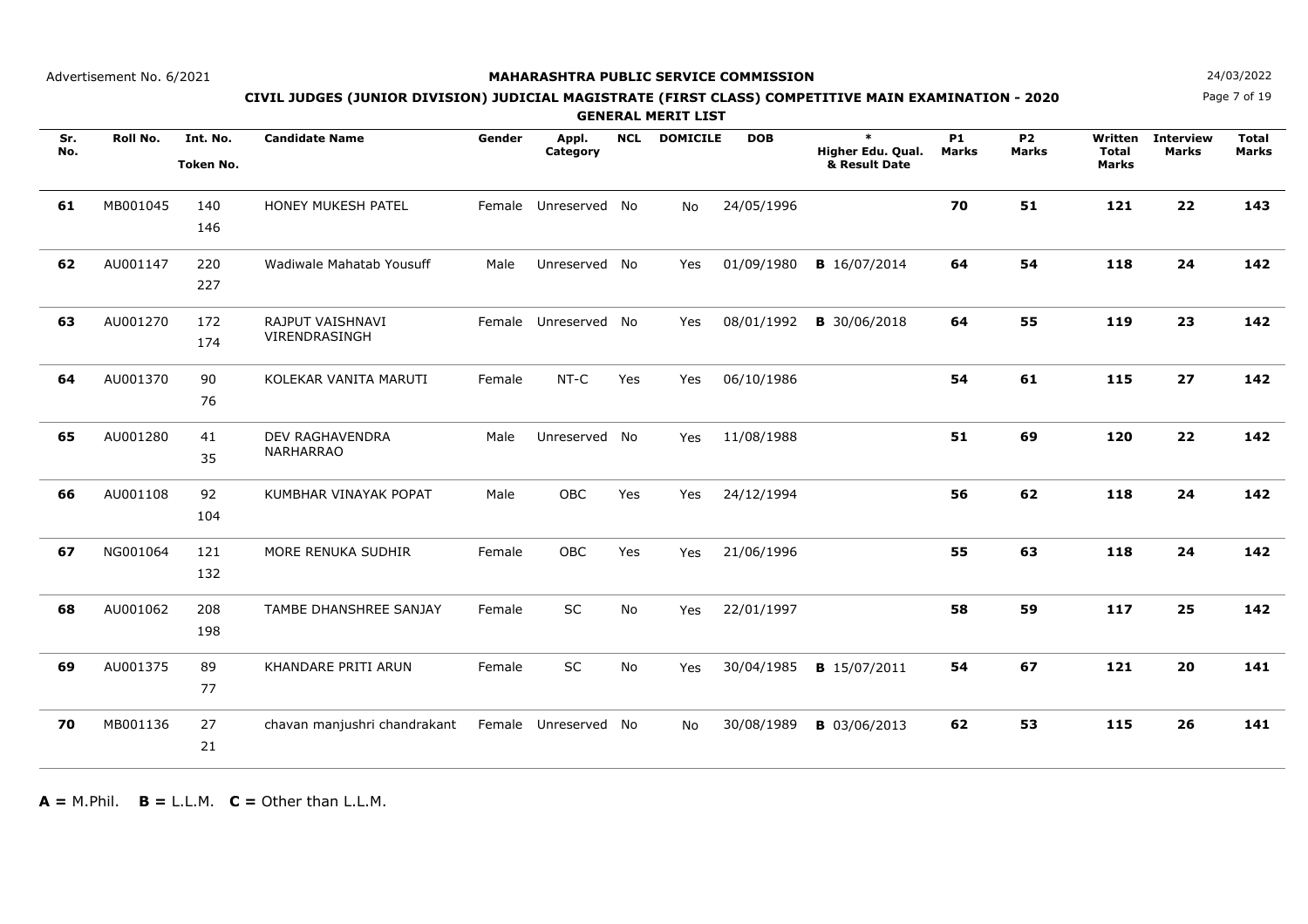## **MAHARASHTRA PUBLIC SERVICE COMMISSION**

Page 8 of 19

# **N**  $24/03/2022$ **CIVIL JUDGES (JUNIOR DIVISION) JUDICIAL MAGISTRATE (FIRST CLASS) COMPETITIVE MAIN EXAMINATION - 2020**

**GENERAL MERIT LIST**

| Sr.<br>No. | Roll No. | Int. No.<br><b>Token No.</b> | <b>Candidate Name</b>              | Gender | Appl.<br>Category    | <b>NCL</b>     | <b>DOMICILE</b> | <b>DOB</b> | $\ast$<br>Higher Edu. Qual.<br>& Result Date | <b>P1</b><br><b>Marks</b> | <b>P2</b><br><b>Marks</b> | Written<br><b>Total</b><br>Marks | <b>Interview</b><br><b>Marks</b> | <b>Total</b><br><b>Marks</b> |
|------------|----------|------------------------------|------------------------------------|--------|----------------------|----------------|-----------------|------------|----------------------------------------------|---------------------------|---------------------------|----------------------------------|----------------------------------|------------------------------|
| 71         | MB001150 | 67<br>68                     | JAGTAP AMOL NATHURAM               | Male   | Unreserved -         |                | Yes             | 09/10/1986 | <b>B</b> 03/07/2013                          | 59                        | 57                        | 116                              | 25                               | 141                          |
| 72         | AU001064 | 153<br>156                   | PATIL UDDHAV VASANT                | Male   | Unreserved Yes       |                | Yes             | 20/06/1988 | <b>B</b> 16/07/2014                          | 51                        | 69                        | 120                              | 21                               | 141                          |
| 73         | MB001067 | 65<br>71                     | IRLE RAVI SHIVAJIRAO               | Male   | Unreserved No        |                | Yes             | 02/07/1987 | <b>B</b> 30/07/2014                          | 55                        | 58                        | 113                              | 28                               | 141                          |
| 74         | AU001012 | 102<br>94                    | MAGARE PRIYANKA SHRIRANG           | Female | <b>SC</b>            | $\blacksquare$ | Yes             | 24/09/1993 | <b>B</b> 20/06/2018                          | 51                        | 64                        | 115                              | 26                               | 141                          |
| 75         | MB001093 | 68<br>69                     | JAGTAP APURVA ARUNKUMAR            |        | Female Unreserved No |                | Yes             | 07/06/1989 |                                              | 63                        | 52                        | 115                              | 26                               | 141                          |
| 76         | MB001159 | $\overline{4}$<br>12         | RAJAT RAJENDRAKUMAR BADOLE Male    |        | Unreserved No        |                | Yes             | 04/09/1989 |                                              | 55                        | 60                        | 115                              | 26                               | 141                          |
| 77         | AU001325 | 177<br>169                   | SABLE RUSHIKESH PRADIP             | Male   | SC                   | No             | Yes             | 17/12/1991 |                                              | 54                        | 64                        | 118                              | 23                               | 141                          |
| 78         | AU001356 | 100<br>96                    | LIMAN TUSHAR VIKAS                 | Male   | Unreserved No        |                | Yes             | 28/04/1993 |                                              | 55                        | 56                        | 111                              | 30                               | 141                          |
| 79         | MB001086 | 129<br>127                   | NALLURI YASHASHRI<br>SURENDRAKUMAR |        | Female Unreserved No |                | Yes             | 13/11/1996 |                                              | 58                        | 62                        | 120                              | 21                               | 141                          |
| 80         | AU001422 | 97<br>99                     | LANDE SHRUTI VIJAY                 | Female | <b>ST</b>            | No             | Yes             | 16/04/1992 | <b>B</b> 31/10/2017                          | 55                        | 64                        | 119                              | 21                               | 140                          |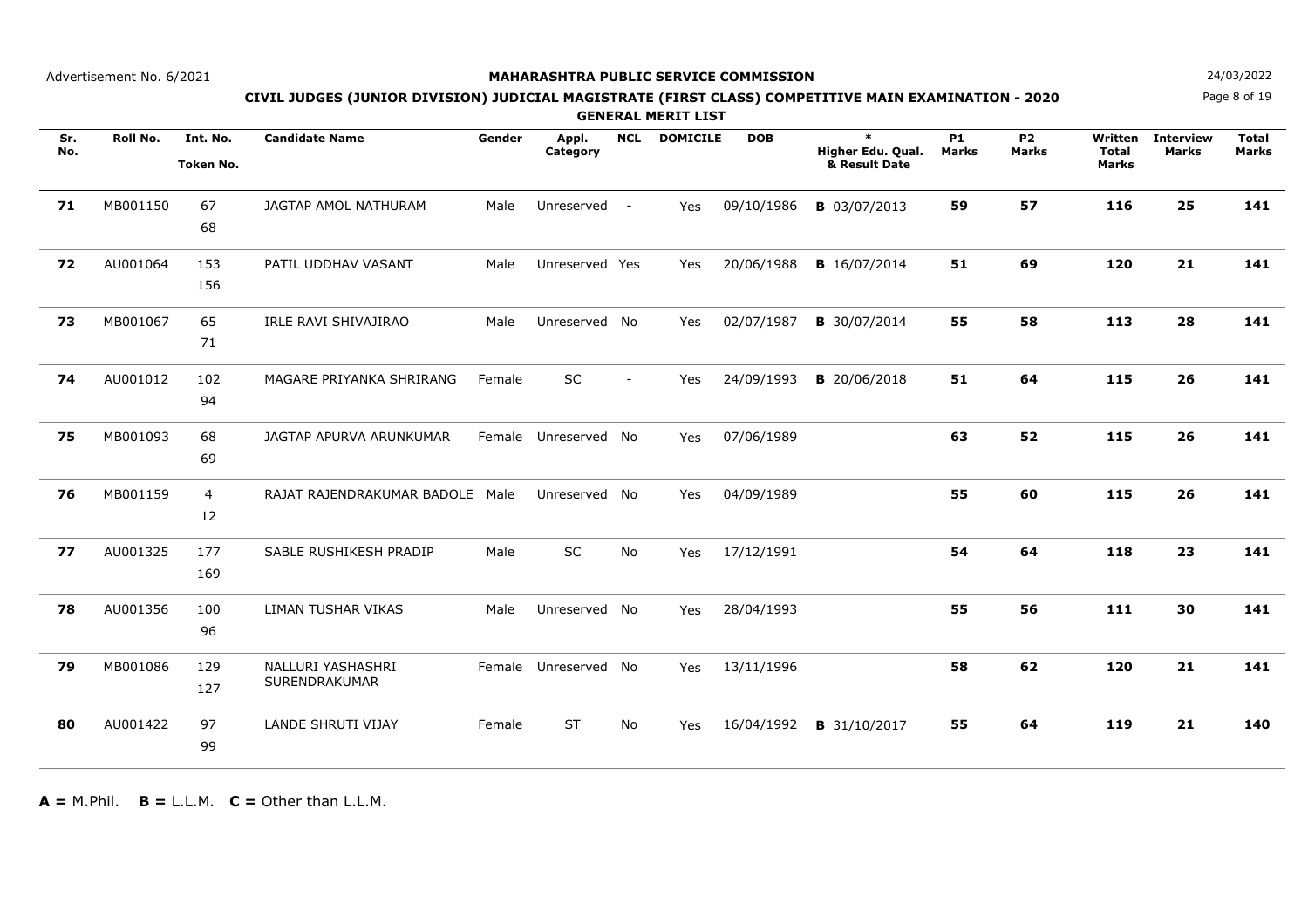## **MAHARASHTRA PUBLIC SERVICE COMMISSION**

Page 9 of 19**N**  $24/03/2022$ 

## **CIVIL JUDGES (JUNIOR DIVISION) JUDICIAL MAGISTRATE (FIRST CLASS) COMPETITIVE MAIN EXAMINATION - 2020**

**GENERAL MERIT LIST**

| Sr.<br>No. | Roll No. | Int. No.<br><b>Token No.</b> | <b>Candidate Name</b>        | Gender | Appl.<br>Category     | <b>NCL</b> | <b>DOMICILE</b> | <b>DOB</b> | $\ast$<br>Higher Edu. Qual.<br>& Result Date | P <sub>1</sub><br><b>Marks</b> | <b>P2</b><br><b>Marks</b> | Written<br><b>Total</b><br><b>Marks</b> | <b>Interview</b><br><b>Marks</b> | <b>Total</b><br><b>Marks</b> |
|------------|----------|------------------------------|------------------------------|--------|-----------------------|------------|-----------------|------------|----------------------------------------------|--------------------------------|---------------------------|-----------------------------------------|----------------------------------|------------------------------|
| 81         | AU001009 | 163<br>153                   | PATOLE GANESH NARAYAN        | Male   | SC                    | <b>No</b>  | Yes             | 28/06/1989 |                                              | 57                             | 63                        | 120                                     | 20                               | 140                          |
| 82         | AU001094 | 64<br>72                     | Hingne Nitin Gajanan         | Male   | <b>OBC</b>            | Yes        | Yes             | 02/04/1990 |                                              | 57                             | 61                        | 118                                     | 22                               | 140                          |
| 83         | NG001026 | 200<br>206                   | HEENA JUGALKISHOR SHUKLA     |        | Female Unreserved     | <b>No</b>  | Yes             | 14/12/1992 |                                              | 58                             | 59                        | 117                                     | 23                               | 140                          |
| 84         | AU001075 | 95<br>101                    | <b>LAHARE SMITA SATISH</b>   |        | Female Unreserved Yes |            | Yes             | 29/11/1995 |                                              | 55                             | 60                        | 115                                     | 25                               | 140                          |
| 85         | AU001031 | 12<br>4                      | <b>BHAISARE SHILPA YADAO</b> | Female | SC                    | No         | Yes             | 28/06/1984 | <b>B</b> 03/08/2012                          | 58                             | 61                        | 119                                     | 20                               | 139                          |
| 86         | NG001071 | 187<br>189                   | SHARMA VIVEK SURENDRA        | Male   | Unreserved            | $\sim$ $-$ | Yes             | 05/02/1989 | <b>B</b> 13/09/2013                          | 59                             | 60                        | 119                                     | 20                               | 139                          |
| 87         | AU001198 | 49<br>57                     | <b>GANDHI ANISH PRADIP</b>   | Male   | Unreserved No         |            | Yes             | 12/12/1990 | <b>B</b> 06/06/2014                          | 58                             | 54                        | 112                                     | 27                               | 139                          |
| 88         | AU001151 | 26<br>19                     | CHAVAN RASIKA NANDKUMAR      | Female | <b>OBC</b>            | Yes        | Yes             | 25/03/1986 | <b>B</b> 26/06/2015                          | 59                             | 52                        | 111                                     | 28                               | 139                          |
| 89         | AU001015 | 36<br>40                     | DEDE ARVIND NAVANATH         | Male   | SC                    | No         | Yes             | 02/07/1991 | <b>B</b> 14/06/2016                          | 59                             | 59                        | 118                                     | 21                               | 139                          |
| 90         | AU001369 | 45<br>31                     | ENAKPHALE DIPAK YASHWANT     | Male   | $NT-C$                | Yes        | Yes             | 05/06/1989 | <b>B</b> 13/02/2019                          | 53                             | 56                        | 109                                     | 30                               | 139                          |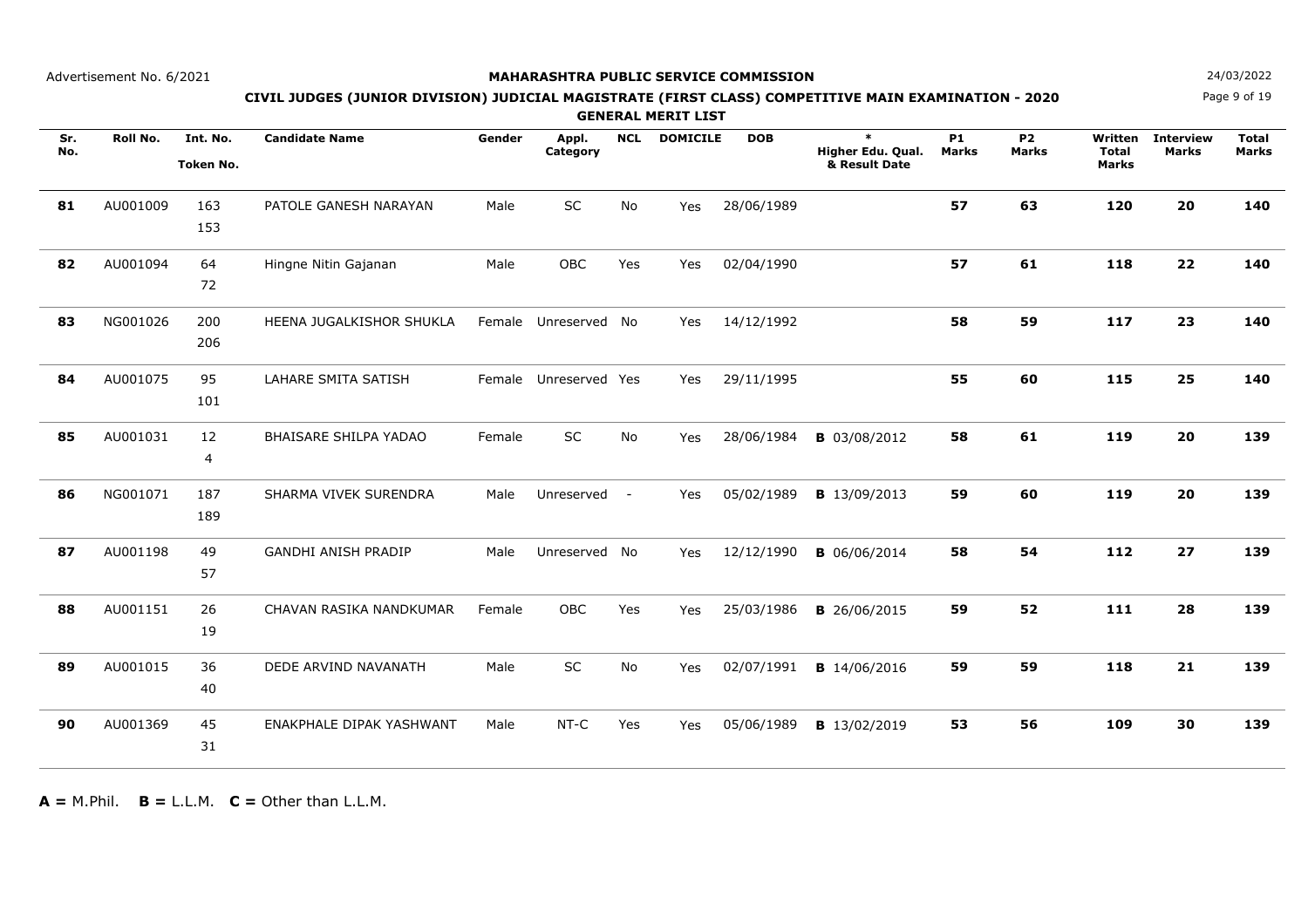## **MAHARASHTRA PUBLIC SERVICE COMMISSION**

Page 10 of 19**N**  $24/03/2022$ 

## **CIVIL JUDGES (JUNIOR DIVISION) JUDICIAL MAGISTRATE (FIRST CLASS) COMPETITIVE MAIN EXAMINATION - 2020**

**GENERAL MERIT LIST**

| Sr.<br>No. | Roll No. | Int. No.<br><b>Token No.</b> | <b>Candidate Name</b>                          | Gender | Appl.<br>Category    | <b>NCL</b> | <b>DOMICILE</b> | <b>DOB</b> | $\ast$<br>Higher Edu. Qual.<br>& Result Date | <b>P1</b><br><b>Marks</b> | <b>P2</b><br><b>Marks</b> | Written<br><b>Total</b><br>Marks | <b>Interview</b><br><b>Marks</b> | <b>Total</b><br><b>Marks</b> |
|------------|----------|------------------------------|------------------------------------------------|--------|----------------------|------------|-----------------|------------|----------------------------------------------|---------------------------|---------------------------|----------------------------------|----------------------------------|------------------------------|
| 91         | MB001126 | 32<br>44                     | CHOUGALE MONALI PANDITRAO Female Unreserved No |        |                      |            | No.             | 20/11/1988 | $C$ 30/06/2011                               | 56                        | 58                        | 114                              | 25                               | 139                          |
| 92         | NG001084 | 46<br>60                     | SONAWANE PALLAVI RAVIKIRAN Female              |        | <b>SC</b>            | <b>No</b>  | Yes             | 10/12/1987 |                                              | 64                        | 54                        | 118                              | 21                               | 139                          |
| 93         | AU001141 | 136<br>150                   | PALSIKAR VIKRANT SUBHASH                       | Male   | Unreserved           | No         | Yes             | 24/02/1992 |                                              | 51                        | 58                        | 109                              | 30                               | 139                          |
| 94         | NG001087 | 211<br>219                   | <b>TELANG ANUJA ANIL</b>                       | Female | SC                   | No         | Yes             | 31/10/1992 |                                              | 47                        | 68                        | 115                              | 24                               | 139                          |
| 95         | AU001083 | 173<br>173                   | KAMBLE ROHINI PRABHAKAR                        | Female | SC                   | No         | Yes             | 03/03/1982 | <b>B</b> 27/06/2013                          | 64                        | 51                        | 115                              | 23                               | 138                          |
| 96         | AU001392 | 164<br>151                   | PAWAR VILAS GUNAJI                             | Male   | Unreserved           | $\sim$ $-$ | Yes             | 06/11/1991 | <b>B</b> 05/05/2016                          | 62                        | 52                        | 114                              | 24                               | 138                          |
| 97         | AU001024 | 3<br>13                      | Badgujar Nilesh Subhash                        | Male   | OBC                  | Yes        | Yes             | 05/06/1983 |                                              | 54                        | 59                        | 113                              | 25                               | 138                          |
| 98         | AU001412 | 123<br>135                   | MORE SWATI DIPAK                               |        | Female Unreserved No |            | Yes             | 03/07/1985 |                                              | 52                        | 65                        | 117                              | 21                               | 138                          |
| 99         | AU001180 | 176<br>170                   | RAUT VARSHARANI<br>CHANDRAKANT                 | Female | OBC                  | Yes        | Yes             | 19/11/1989 |                                              | 63                        | 51                        | 114                              | 24                               | 138                          |
| 100        | NG001012 | 35<br>41                     | DANDI PINKY VILAS                              | Female | <b>SC</b>            | $\sim$     | Yes             | 28/12/1990 |                                              | 62                        | 56                        | 118                              | 20                               | 138                          |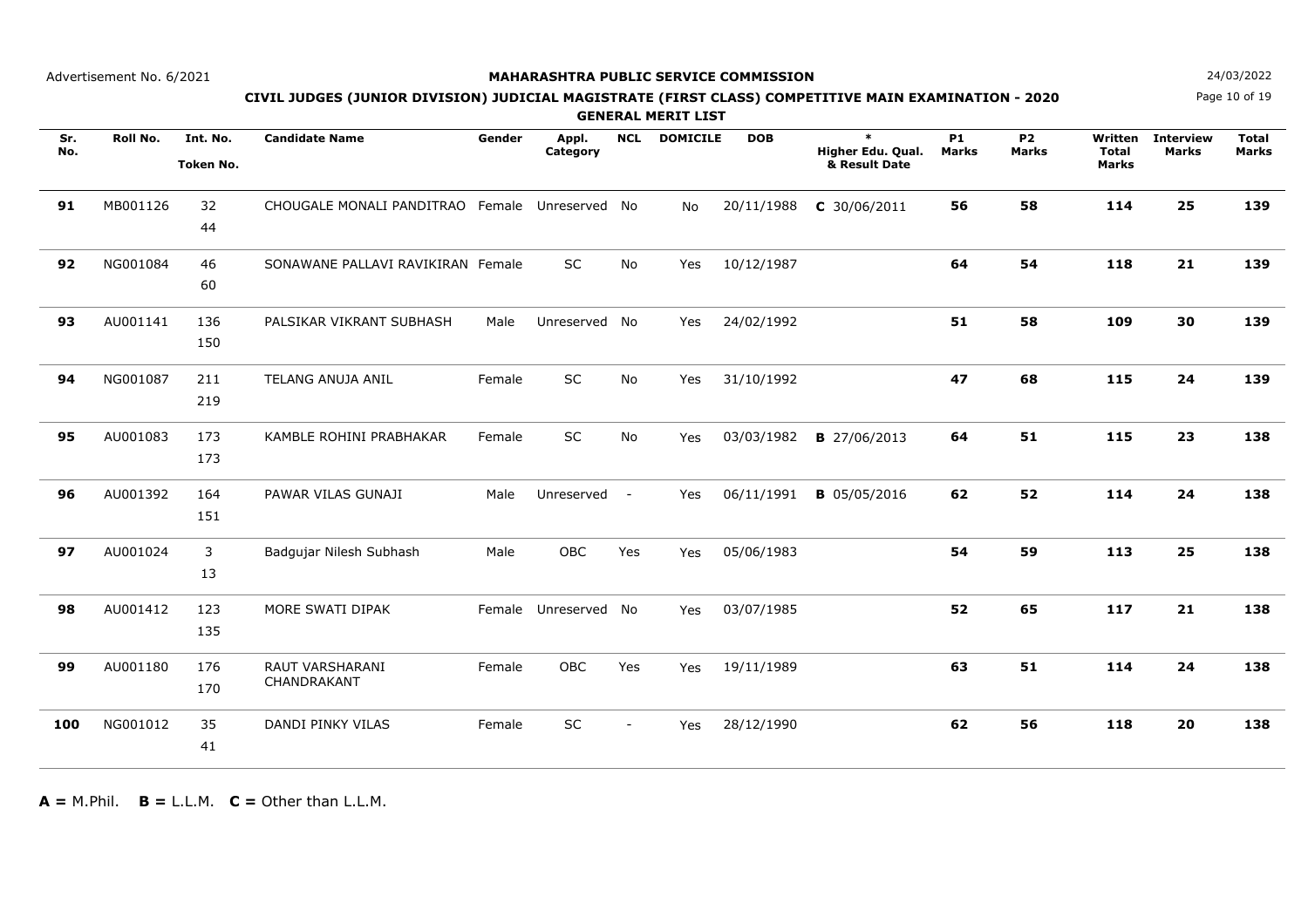## **MAHARASHTRA PUBLIC SERVICE COMMISSION**

Page 11 of 19**N**  $24/03/2022$ 

## **CIVIL JUDGES (JUNIOR DIVISION) JUDICIAL MAGISTRATE (FIRST CLASS) COMPETITIVE MAIN EXAMINATION - 2020**

**GENERAL MERIT LIST**

| Sr.<br>No. | Roll No. | Int. No.<br><b>Token No.</b> | <b>Candidate Name</b>                        | Gender | Appl.<br>Category | <b>NCL</b> | <b>DOMICILE</b> | <b>DOB</b> | $\ast$<br>Higher Edu. Qual.<br>& Result Date | <b>P1</b><br><b>Marks</b> | <b>P2</b><br><b>Marks</b> | Written<br><b>Total</b><br><b>Marks</b> | <b>Interview</b><br><b>Marks</b> | <b>Total</b><br><b>Marks</b> |
|------------|----------|------------------------------|----------------------------------------------|--------|-------------------|------------|-----------------|------------|----------------------------------------------|---------------------------|---------------------------|-----------------------------------------|----------------------------------|------------------------------|
| 101        | NG001032 | 110<br>116                   | <b>MANDWE SAURABH</b><br><b>BALKRUSHNA</b>   | Male   | <b>OBC</b>        | Yes        | Yes             | 09/08/1991 |                                              | 53                        | 62                        | 115                                     | 23                               | 138                          |
| 102        | NG001057 | 180<br>166                   | NEERAJ RAVINDRA SALODKAR                     | Male   | Unreserved No     |            | No              | 28/01/1996 |                                              | 60                        | 55                        | 115                                     | 23                               | 138                          |
| 103        | MB001137 | 31<br>45                     | CHOUGALE DHANASHRI MARUTI Female             |        | <b>OBC</b>        | Yes        | Yes             | 04/12/1983 | A 23/10/2009                                 | 56                        | 58                        | 114                                     | 23                               | 137                          |
| 104        | AU001368 | 88<br>78                     | <b>KAWADE SADANAND</b><br><b>BHAGWATRAO</b>  | Male   | Unreserved No     |            | Yes             | 01/06/1980 | <b>B</b> 10/06/2012                          | 50                        | 60                        | 110                                     | 27                               | 137                          |
| 105        | AU001423 | 8<br>8                       | BAKLIWAL SANMATI MAHAVIR                     | Male   | Unreserved No     |            | Yes             | 19/08/1985 | <b>B</b> 04/10/2012                          | 52                        | 64                        | 116                                     | 21                               | 137                          |
| 106        | AU001166 | 53<br>52                     | GAWANDE PALLAVI MANIKRAO                     | Female | OBC               | Yes        | Yes             | 07/05/1990 | <b>B</b> 05/07/2016                          | 65                        | 46                        | 111                                     | 26                               | 137                          |
| 107        | NG001091 | 112<br>114                   | <b>MARADKAR PRASHANT</b><br><b>BALASAHEB</b> | Male   | Unreserved Yes    |            | <b>Yes</b>      | 11/02/1993 | <b>B</b> 12/05/2017                          | 51                        | 61                        | 112                                     | 25                               | 137                          |
| 108        | AU001206 | 210<br>196                   | TEHARE GOVIND SUDHAKARRAO                    | Male   | <b>OBC</b>        | Yes        | Yes             | 04/10/1985 |                                              | 54                        | 57                        | 111                                     | 26                               | 137                          |
| 109        | AU001086 | 51<br>55                     | GARJE SUMITRA SURYABHAN                      | Female | $NT-D$            | Yes        | Yes             | 05/03/1986 |                                              | 64                        | 51                        | 115                                     | 22                               | 137                          |
| 110        | MB001072 | 54<br>53                     | <b>GAWANDE PRATIKSHA</b><br><b>SHESHRAO</b>  | Female | <b>OBC</b>        | Yes        | Yes             | 05/02/1994 |                                              | 59                        | 58                        | 117                                     | 20                               | 137                          |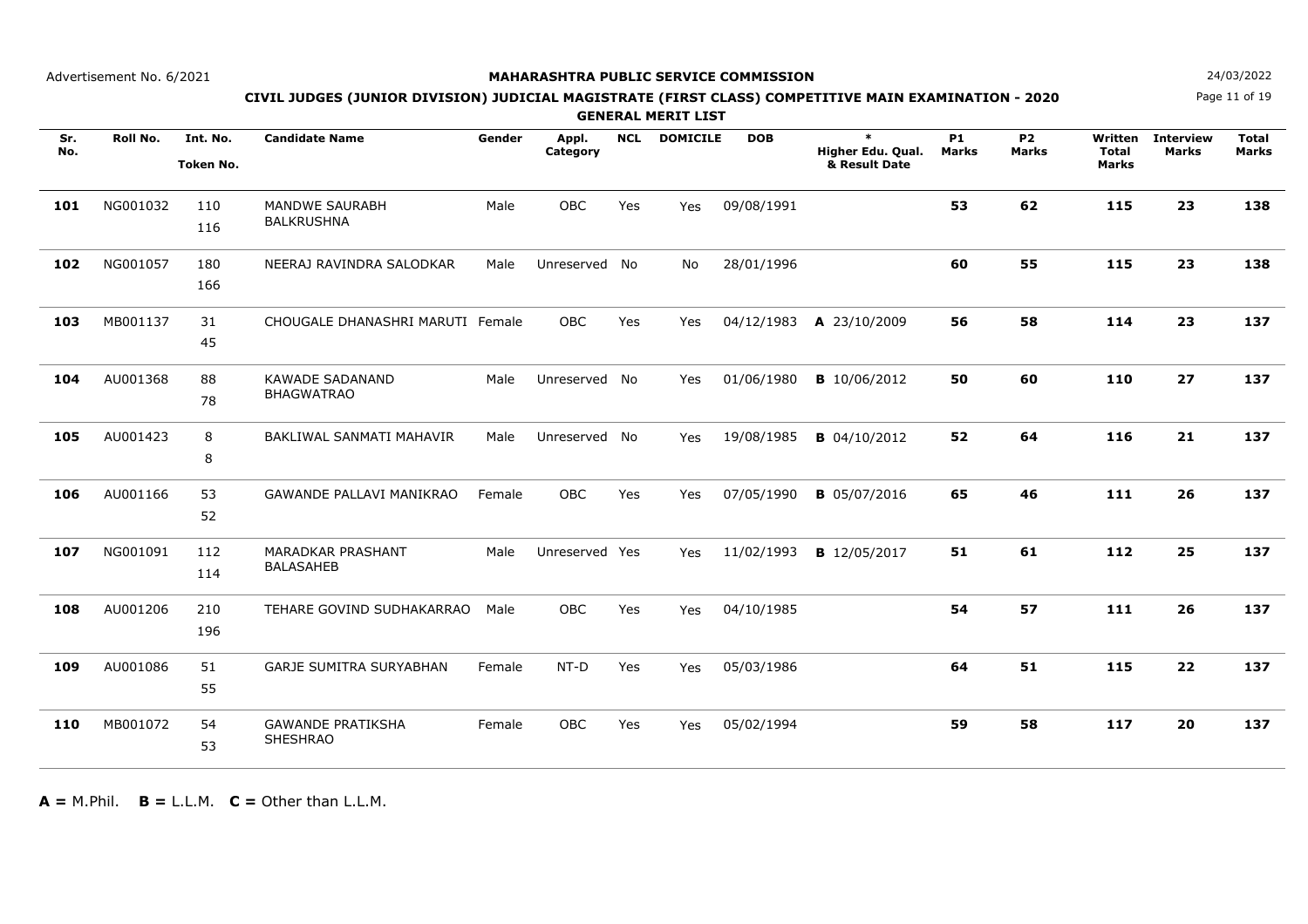## **MAHARASHTRA PUBLIC SERVICE COMMISSION**

Page 12 of 19**N**  $24/03/2022$ 

## **CIVIL JUDGES (JUNIOR DIVISION) JUDICIAL MAGISTRATE (FIRST CLASS) COMPETITIVE MAIN EXAMINATION - 2020**

**GENERAL MERIT LIST**

| Sr.<br>No. | Roll No. | Int. No.<br><b>Token No.</b> | <b>Candidate Name</b>                  | Gender | Appl.<br>Category    | <b>NCL</b>               | <b>DOMICILE</b> | <b>DOB</b> | $\ast$<br>Higher Edu. Qual.<br>& Result Date | <b>P1</b><br><b>Marks</b> | <b>P2</b><br><b>Marks</b> | Written<br><b>Total</b><br>Marks | <b>Interview</b><br><b>Marks</b> | <b>Total</b><br><b>Marks</b> |
|------------|----------|------------------------------|----------------------------------------|--------|----------------------|--------------------------|-----------------|------------|----------------------------------------------|---------------------------|---------------------------|----------------------------------|----------------------------------|------------------------------|
| 111        | AU001343 | 169<br>177                   | PHARANDE SANDIP DATTATRAYA Male        |        | <b>OBC</b>           | Yes                      | Yes             | 18/09/1993 | <b>B</b> 03/07/2018                          | 53                        | 59                        | 112                              | 24                               | 136                          |
| 112        | AU001277 | 33<br>43                     | ANIL DEELIP DABHADE                    | Male   | <b>ST</b>            | $\overline{\phantom{a}}$ | Yes             | 18/09/1995 | <b>B</b> 30/08/2019                          | 51                        | 65                        | 116                              | 20                               | 136                          |
| 113        | AU001445 | 38<br>39                     | <b>DESHMUKH DIGVIJAY</b><br>DHANAJIRAO | Male   | Unreserved Yes       |                          | Yes             | 15/07/1985 |                                              | 57                        | 57                        | 114                              | 22                               | 136                          |
| 114        | AU001297 | 34<br>42                     | DAKUWA BHAGYALAXMI<br>ARAKHIT          |        | Female Unreserved No |                          | Yes             | 28/06/1991 |                                              | 56                        | 55                        | 111                              | 25                               | 136                          |
| 115        | MB001026 | 168<br>178                   | PHADATARE NISHANT DHANAJI              | Male   | Unreserved No        |                          | No.             | 22/04/1992 |                                              | 57                        | 53                        | 110                              | 26                               | 136                          |
| 116        | NG001048 | 98<br>98                     | Lanjewar Mrunali Haridas               | Female | SC                   | $\overline{\phantom{a}}$ | Yes             | 18/01/1997 |                                              | 59                        | 53                        | 112                              | 24                               | 136                          |
| 117        | AU001290 | 206<br>200                   | TADVIPATHAN AMJADKHA<br>AYUBKHA        | Male   | Unreserved No        |                          | Yes             | 08/05/1988 | <b>B</b> 03/08/2015                          | 53                        | 60                        | 113                              | 22                               | 135                          |
| 118        | AU001059 | 93<br>103                    | KURALE KRANTI DEVANAND                 |        | Female Unreserved No |                          | Yes             | 14/08/1992 | <b>B</b> 21/06/2016                          | 57                        | 55                        | 112                              | 23                               | 135                          |
| 119        | NG001029 | 105<br>91                    | MAHATKAR DEEPIKA RAM                   | Female | <b>OBC</b>           | Yes                      | Yes             | 16/12/1985 | <b>B</b> 29/08/2016                          | 56                        | 56                        | 112                              | 23                               | 135                          |
| 120        | AU001136 | 13<br>3                      | <b>BHALERAO NIKESH DIGAMBAR</b>        | Male   | <b>SC</b>            | $\sim$                   | Yes             | 06/10/1994 | <b>B</b> 22/06/2019                          | 55                        | 59                        | 114                              | 21                               | 135                          |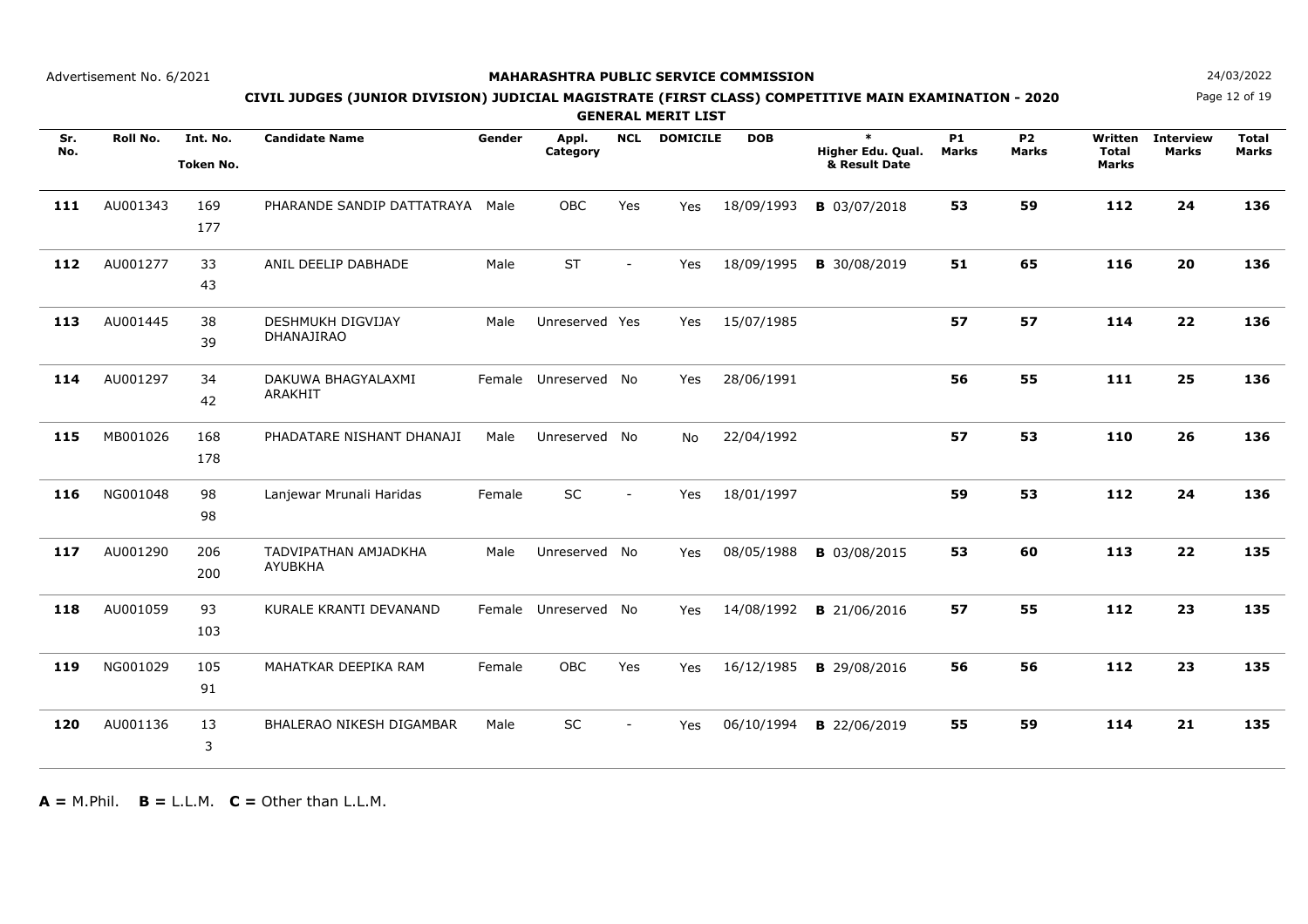## **MAHARASHTRA PUBLIC SERVICE COMMISSION**

Page 13 of 19**N**  $24/03/2022$ 

## **CIVIL JUDGES (JUNIOR DIVISION) JUDICIAL MAGISTRATE (FIRST CLASS) COMPETITIVE MAIN EXAMINATION - 2020**

**GENERAL MERIT LIST**

| Sr.<br>No. | Roll No. | Int. No.<br><b>Token No.</b> | <b>Candidate Name</b>                | Gender | Appl.<br>Category | <b>NCL</b> | <b>DOMICILE</b> | <b>DOB</b> | $\ast$<br>Higher Edu. Qual.<br>& Result Date | <b>P1</b><br><b>Marks</b> | <b>P2</b><br><b>Marks</b> | Written<br><b>Total</b><br><b>Marks</b> | <b>Interview</b><br><b>Marks</b> | <b>Total</b><br><b>Marks</b> |
|------------|----------|------------------------------|--------------------------------------|--------|-------------------|------------|-----------------|------------|----------------------------------------------|---------------------------|---------------------------|-----------------------------------------|----------------------------------|------------------------------|
| 121        | AU001150 | 138<br>149                   | PANCHAL DHANASHREE ANIL              | Female | <b>OBC</b>        | Yes        | Yes             | 15/12/1993 | <b>B</b> 20/08/2019                          | 52                        | 56                        | 108                                     | 27                               | 135                          |
| 122        | AU001176 | 125<br>131                   | mule Pravin Datattaray               | Male   | <b>OBC</b>        | Yes        | Yes             | 15/10/1982 |                                              | 57                        | 50                        | 107                                     | 28                               | 135                          |
| 123        | AU001098 | 39<br>38                     | <b>DESHMUKH ATUL</b><br>PANDURANGRAO | Male   | Unreserved        | $\sim$ $-$ | Yes             | 02/01/1983 |                                              | 57                        | 54                        | 111                                     | 24                               | 135                          |
| 124        | MB001089 | 157<br>155                   | PATIL LALITKUMAR DHUDKU              | Male   | OBC               | Yes        | Yes             | 01/01/1985 |                                              | 55                        | 58                        | 113                                     | 22                               | 135                          |
| 125        | AU001071 | 147<br>138                   | PATIL PRADEEP DINKARRAO              | Male   | Unreserved No     |            | Yes             | 13/07/1985 |                                              | 53                        | 54                        | 107                                     | 28                               | 135                          |
| 126        | AU001139 | 94<br>102                    | KUSURKAR VIJAY POPATRAO              | Male   | Unreserved Yes    |            | Yes             | 06/09/1988 |                                              | 53                        | 56                        | 109                                     | 26                               | 135                          |
| 127        | MB001005 | 197<br>209                   | SHINDE VITTHAL GANESRAO              | Male   | Unreserved Yes    |            | Yes             | 01/07/1989 |                                              | 51                        | 61                        | 112                                     | 23                               | 135                          |
| 128        | NG001034 | 116<br>110                   | MESHRAM ABHIJIT PRADEEP              | Male   | SC                | <b>No</b>  | Yes             | 18/08/1992 |                                              | 56                        | 54                        | 110                                     | 25                               | 135                          |
| 129        | AU001255 | 76<br>90                     | KAKATKAR KEYUR DINESH                | Male   | Unreserved No     |            | No.             | 03/04/1993 |                                              | 56                        | 56                        | 112                                     | 23                               | 135                          |
| 130        | MB001101 | 74<br>62                     | KADAM TRUPTI PRADEEP                 | Female | Unreserved        | No         | No.             | 21/03/1995 |                                              | 60                        | 53                        | 113                                     | 22                               | 135                          |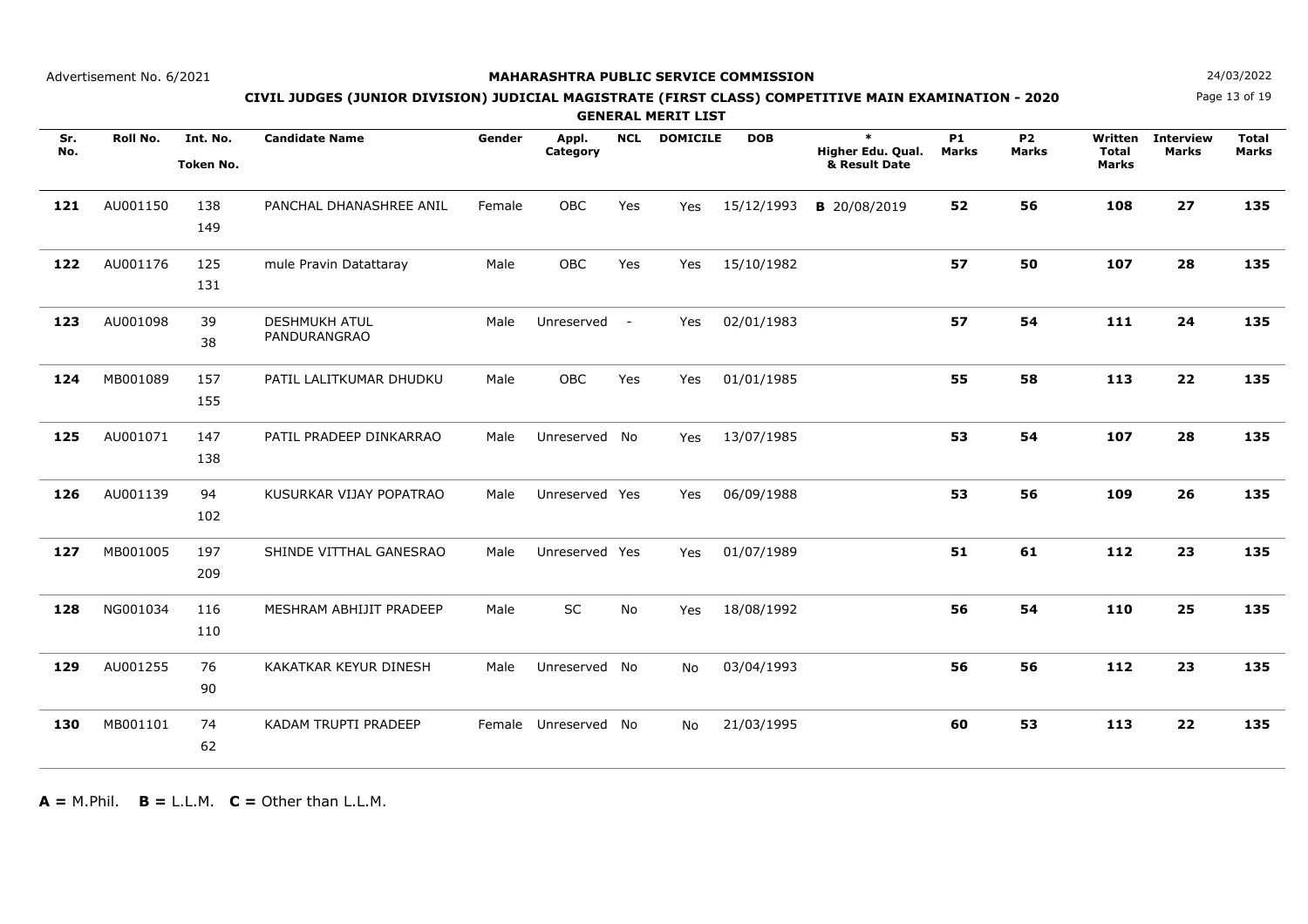## **MAHARASHTRA PUBLIC SERVICE COMMISSION**

Page 14 of 19**N**  $24/03/2022$ 

## **CIVIL JUDGES (JUNIOR DIVISION) JUDICIAL MAGISTRATE (FIRST CLASS) COMPETITIVE MAIN EXAMINATION - 2020**

**GENERAL MERIT LIST**

| Sr.<br>No. | Roll No. | Int. No.<br><b>Token No.</b> | <b>Candidate Name</b>                  | Gender | Appl.<br>Category    | <b>NCL</b> | <b>DOMICILE</b> | <b>DOB</b> | $\ast$<br>Higher Edu. Qual.<br>& Result Date | <b>P1</b><br><b>Marks</b> | <b>P2</b><br><b>Marks</b> | Written<br><b>Total</b><br>Marks | <b>Interview</b><br><b>Marks</b> | <b>Total</b><br><b>Marks</b> |
|------------|----------|------------------------------|----------------------------------------|--------|----------------------|------------|-----------------|------------|----------------------------------------------|---------------------------|---------------------------|----------------------------------|----------------------------------|------------------------------|
| 131        | NG001060 | 175<br>171                   | <b>RAUT ANKIT SANTOSH</b>              | Male   | OBC                  | Yes        | Yes             | 18/04/1995 |                                              | 63                        | 50                        | 113                              | 22                               | 135                          |
| 132        | MB001037 | 83<br>83                     | KAMBLE SANJEEVANI SUNIL                | Female | SC                   | No         | Yes             | 16/03/1996 |                                              | 60                        | 48                        | 108                              | 27                               | 135                          |
| 133        | AU001076 | 203<br>203                   | PATHAK GAUTAMI SUNITRAO                |        | Female Unreserved No |            | Yes             | 28/06/1985 | <b>B</b> 03/01/2011                          | 53                        | 59                        | 112                              | 22                               | 134                          |
| 134        | AU001020 | 156<br>162                   | PATIL KAVITA GULABRAO                  |        | Female Unreserved No |            | Yes             | 07/07/1986 | <b>B</b> 10/06/2012                          | 51                        | 61                        | 112                              | 22                               | 134                          |
| 135        | AU001113 | 178<br>168                   | SADOLIKAR RAHUL PANDITRAO              | Male   | SC                   | No         | Yes             | 25/09/1985 | <b>B</b> 30/06/2012                          | 53                        | 60                        | 113                              | 21                               | 134                          |
| 136        | AU001374 | 162<br>164                   | PATIL SAGAR SATISHRAO                  | Male   | Unreserved           | No         | Yes             | 24/11/1986 | <b>B</b> 09/07/2012                          | 54                        | 57                        | 111                              | 23                               | 134                          |
| 137        | AU001268 | 81<br>85                     | KAMBLE RAHUL MAROTI                    | Male   | SC                   | <b>No</b>  | Yes             | 18/11/1987 | <b>B</b> 03/06/2013                          | 59                        | 54                        | 113                              | 21                               | 134                          |
| 138        | AU001115 | 145<br>142                   | PATHAN AMJAD KHAN IQBAL<br><b>KHAN</b> | Male   | Unreserved No        |            | No              | 21/02/1988 | <b>B</b> 28/06/2013                          | 58                        | 56                        | 114                              | 20                               | 134                          |
| 139        | MB001112 | 66<br>70                     | KHADE RUPALI KAILAS                    | Female | $NT-D$               | Yes        | Yes             | 22/07/1988 | <b>B</b> 30/07/2014                          | 54                        | 60                        | 114                              | 20                               | 134                          |
| 140        | AU001185 | 85<br>81                     | KAPADNIS SUJIT VISHNU                  | Male   | OBC                  | Yes        | Yes             | 12/07/1990 | <b>B</b> 13/06/2015                          | 54                        | 53                        | 107                              | 27                               | 134                          |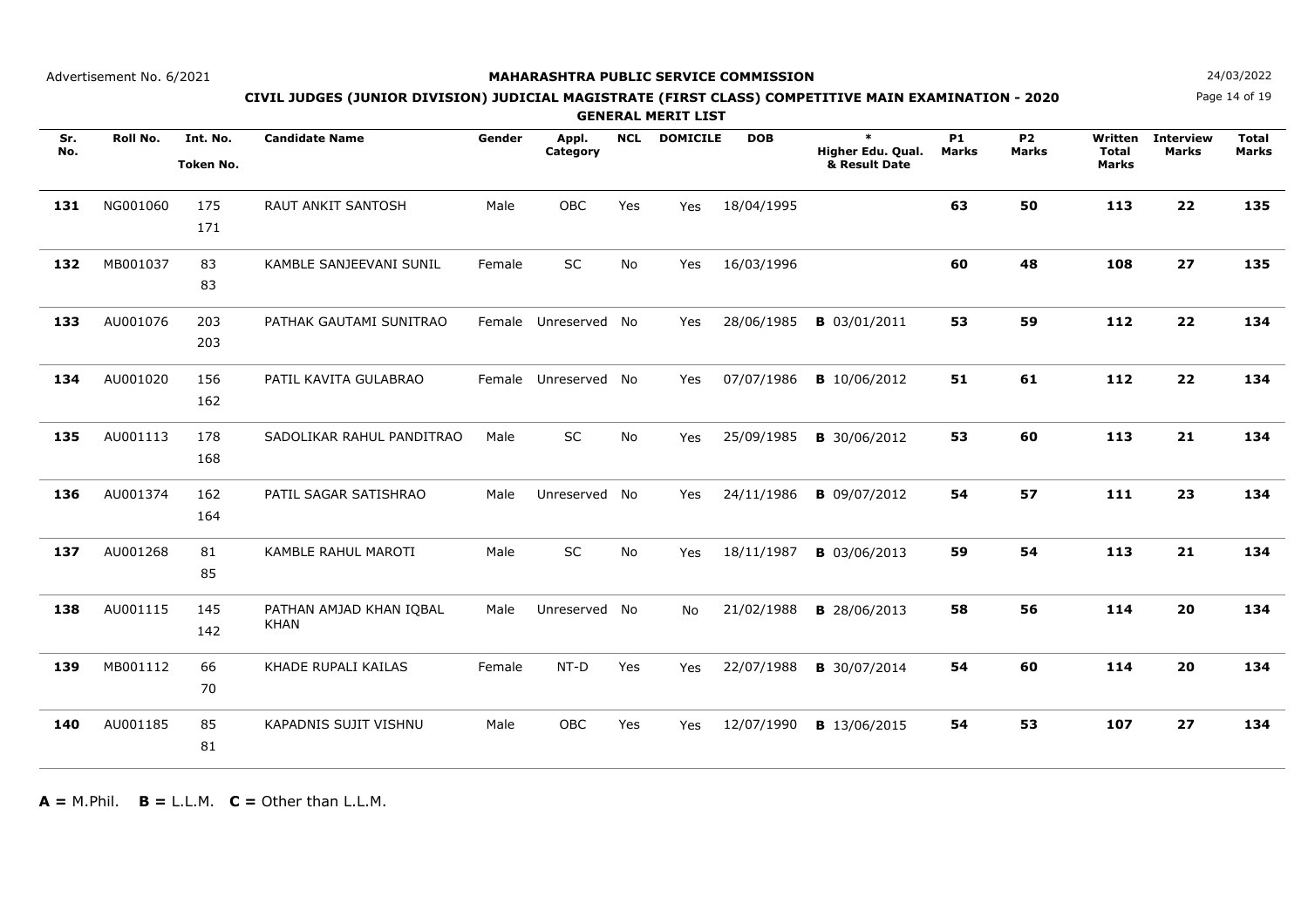## **MAHARASHTRA PUBLIC SERVICE COMMISSION**

Page 15 of 19**N**  $24/03/2022$ 

## **CIVIL JUDGES (JUNIOR DIVISION) JUDICIAL MAGISTRATE (FIRST CLASS) COMPETITIVE MAIN EXAMINATION - 2020**

**GENERAL MERIT LIST**

| Sr.<br>No. | <b>Roll No.</b> | Int. No.<br><b>Token No.</b> | <b>Candidate Name</b>                 | Gender | Appl.<br>Category | <b>NCL</b> | <b>DOMICILE</b> | <b>DOB</b> | $\ast$<br>Higher Edu. Qual.<br>& Result Date | <b>P1</b><br><b>Marks</b> | <b>P2</b><br><b>Marks</b> | Written<br><b>Total</b><br>Marks | <b>Interview</b><br><b>Marks</b> | <b>Total</b><br><b>Marks</b> |
|------------|-----------------|------------------------------|---------------------------------------|--------|-------------------|------------|-----------------|------------|----------------------------------------------|---------------------------|---------------------------|----------------------------------|----------------------------------|------------------------------|
| 141        | AU001144        | 127<br>129                   | MUSTAPURE GAJANAN NAGNATH             | Male   | Unreserved        | $\sim$ $-$ | Yes             | 25/12/1990 | <b>B</b> 02/03/2016                          | 56                        | 53                        | 109                              | 25                               | 134                          |
| 142        | AU001259        | 150<br>139                   | PATIL ASHOK JAYSING                   | Male   | Unreserved No     |            | Yes             | 09/04/1979 | $C$ 14/06/2004                               | 57                        | 53                        | 110                              | 24                               | 134                          |
| 143        | AU001089        | 72<br>64                     | JOUNJAT SAPANA TUKARAM                | Female | SC                | No         | Yes             | 22/06/1987 |                                              | 59                        | 55                        | 114                              | 20                               | 134                          |
| 144        | MB001153        | 14<br>$\overline{2}$         | BHANGARE JAGDISH DEVRAM               | Male   | ST                | No         | Yes             | 03/10/1987 |                                              | 56                        | 58                        | 114                              | 20                               | 134                          |
| 145        | AU001065        | 171<br>175                   | PRABHUKHANOLKAR POONAM<br><b>ARUN</b> |        | Female Unreserved | No         | Yes             | 23/12/1988 |                                              | 55                        | 54                        | 109                              | 25                               | 134                          |
| 146        | AU001437        | 223<br>223                   | WANKHADE NIKHIL KAMLAKAR              | Male   | SC                | No         | Yes             | 03/09/1992 |                                              | 55                        | 59                        | 114                              | 20                               | 134                          |
| 147        | AU001052        | 104<br>92                    | MAHAMULKAR SAMADHAN VILAS             | Male   | Unreserved Yes    |            | Yes             | 03/09/1993 |                                              | 57                        | 51                        | 108                              | 26                               | 134                          |
| 148        | MB001103        | 44<br>32                     | <b>DURGE KHUSHAL RAM</b>              | Male   | SC                | No         | Yes             | 13/01/1994 |                                              | 52                        | 58                        | 110                              | 24                               | 134                          |
| 149        | AU001014        | 15<br>1                      | BHASKAR AVIRAJ DATTATRAYA             | Male   | SC                | No         | Yes             | 08/10/1995 |                                              | 48                        | 62                        | 110                              | 24                               | 134                          |
| 150        | AU001409        | 126<br>130                   | MULLA FATIMA RAFIK                    | Female | Unreserved Yes    |            | Yes             | 28/08/1996 |                                              | 60                        | 51                        | 111                              | 23                               | 134                          |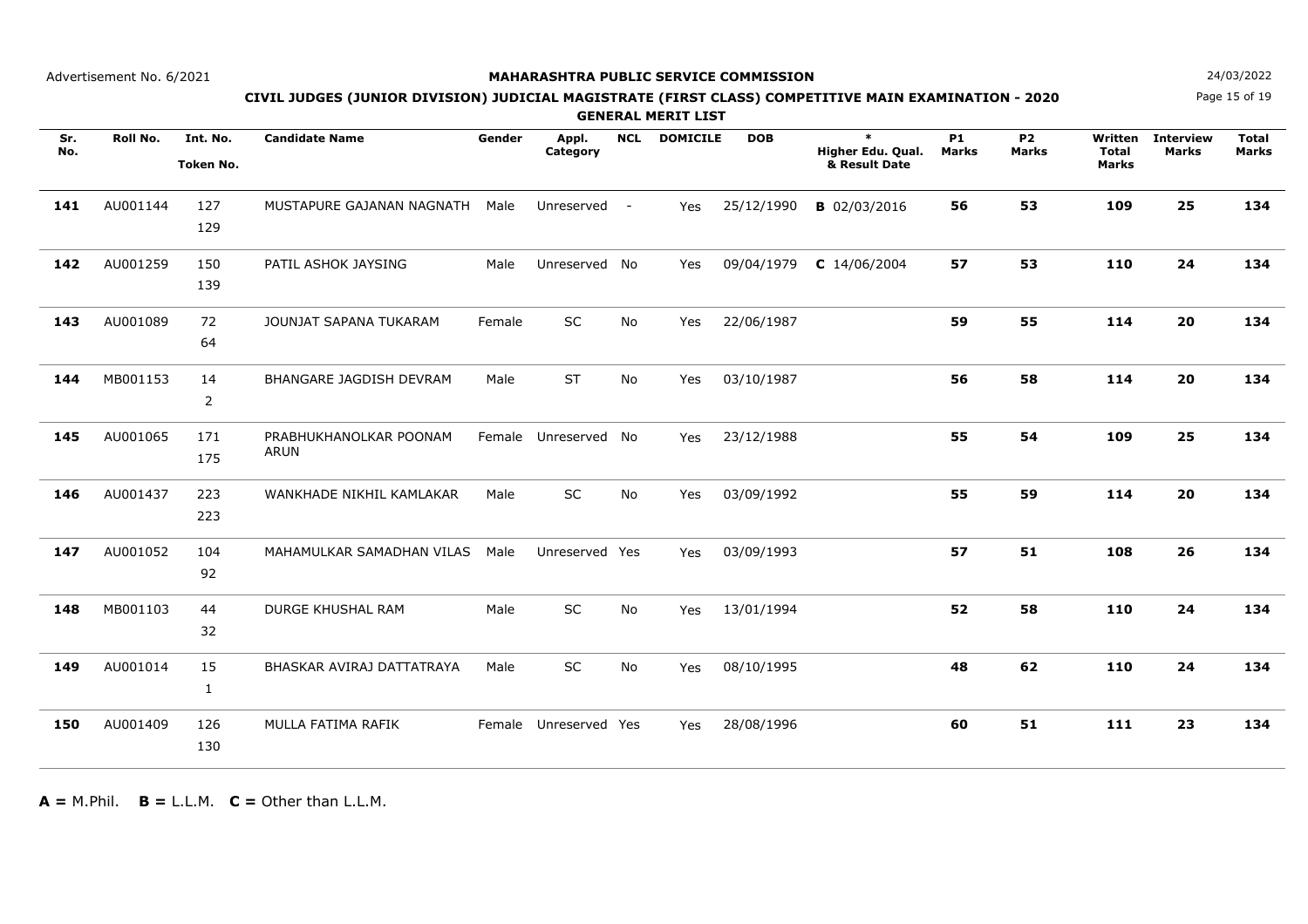## **MAHARASHTRA PUBLIC SERVICE COMMISSION**

Page 16 of 19**N**  $24/03/2022$ 

## **CIVIL JUDGES (JUNIOR DIVISION) JUDICIAL MAGISTRATE (FIRST CLASS) COMPETITIVE MAIN EXAMINATION - 2020**

**GENERAL MERIT LIST**

| Sr.<br>No. | Roll No. | Int. No.<br><b>Token No.</b> | <b>Candidate Name</b>                | Gender | Appl.<br>Category | <b>NCL</b>     | <b>DOMICILE</b> | <b>DOB</b> | $\ast$<br>Higher Edu. Qual.<br>& Result Date | <b>P1</b><br><b>Marks</b> | <b>P2</b><br><b>Marks</b> | Written<br><b>Total</b><br>Marks | <b>Interview</b><br><b>Marks</b> | <b>Total</b><br><b>Marks</b> |
|------------|----------|------------------------------|--------------------------------------|--------|-------------------|----------------|-----------------|------------|----------------------------------------------|---------------------------|---------------------------|----------------------------------|----------------------------------|------------------------------|
| 151        | AU001179 | 55<br>51                     | ghadge shalini dnyaneshwar           | Female | SC                | No             | Yes             | 22/10/1984 | <b>B</b> 27/06/2011                          | 57                        | 52                        | 109                              | 24                               | 133                          |
| 152        | MB001074 | 25<br>22                     | ANAND BABITA BHAURAO                 | Female | SC                | No             | Yes             | 03/09/1980 | <b>B</b> 10/04/2012                          | 56                        | 57                        | 113                              | 20                               | 133                          |
| 153        | AU001209 | 120<br>106                   | MOMIN TOUFIQAHMAD<br>JALALODDIN      | Male   | OBC               | Yes            | Yes             | 09/07/1987 | <b>B</b> 03/07/2013                          | 55                        | 58                        | 113                              | 20                               | 133                          |
| 154        | NG001043 | 43<br>33                     | DONGARE PRITI NAGORAO                | Female | SC                | No             | Yes             | 27/06/1988 | <b>B</b> 25/08/2014                          | 61                        | 52                        | 113                              | 20                               | 133                          |
| 155        | AU001017 | 77<br>89                     | KALE POOJA DATTATRAYA                | Female | Unreserved        | No             | Yes             | 30/09/1991 | <b>B</b> 13/06/2015                          | 59                        | 50                        | 109                              | 24                               | 133                          |
| 156        | MB001090 | 18<br>28                     | <b>BHOIR VISHAL VASUDEV</b>          | Male   | <b>OBC</b>        | Yes            | Yes             | 03/02/1993 | <b>B</b> 03/06/2019                          | 51                        | 60                        | 111                              | 22                               | 133                          |
| 157        | AU001111 | 101<br>95                    | <b>MAGAR RAMRAJE</b><br>PANDHARINATH | Male   | Unreserved Yes    |                | Yes             | 17/12/1988 |                                              | 57                        | 51                        | 108                              | 25                               | 133                          |
| 158        | AU001383 | 160<br>157                   | PATIL MANOJ BAJIRAO                  | Male   | Unreserved No     |                | Yes             | 24/06/1988 | <b>B</b> 09/07/2014                          | 62                        | 50                        | 112                              | 20                               | 132                          |
| 159        | AU001315 | 28<br>17                     | CHAVAN MILIND DATTARAM               | Male   | DT-A              | Yes            | Yes             | 26/06/1986 | <b>B</b> 03/08/2015                          | 53                        | 58                        | 111                              | 21                               | 132                          |
| 160        | AU001386 | 196<br>207                   | Shinde Umakant Piraji                | Male   | SC                | $\blacksquare$ | Yes             | 17/12/1993 | <b>B</b> 01/01/2019                          | 53                        | 57                        | 110                              | 22                               | 132                          |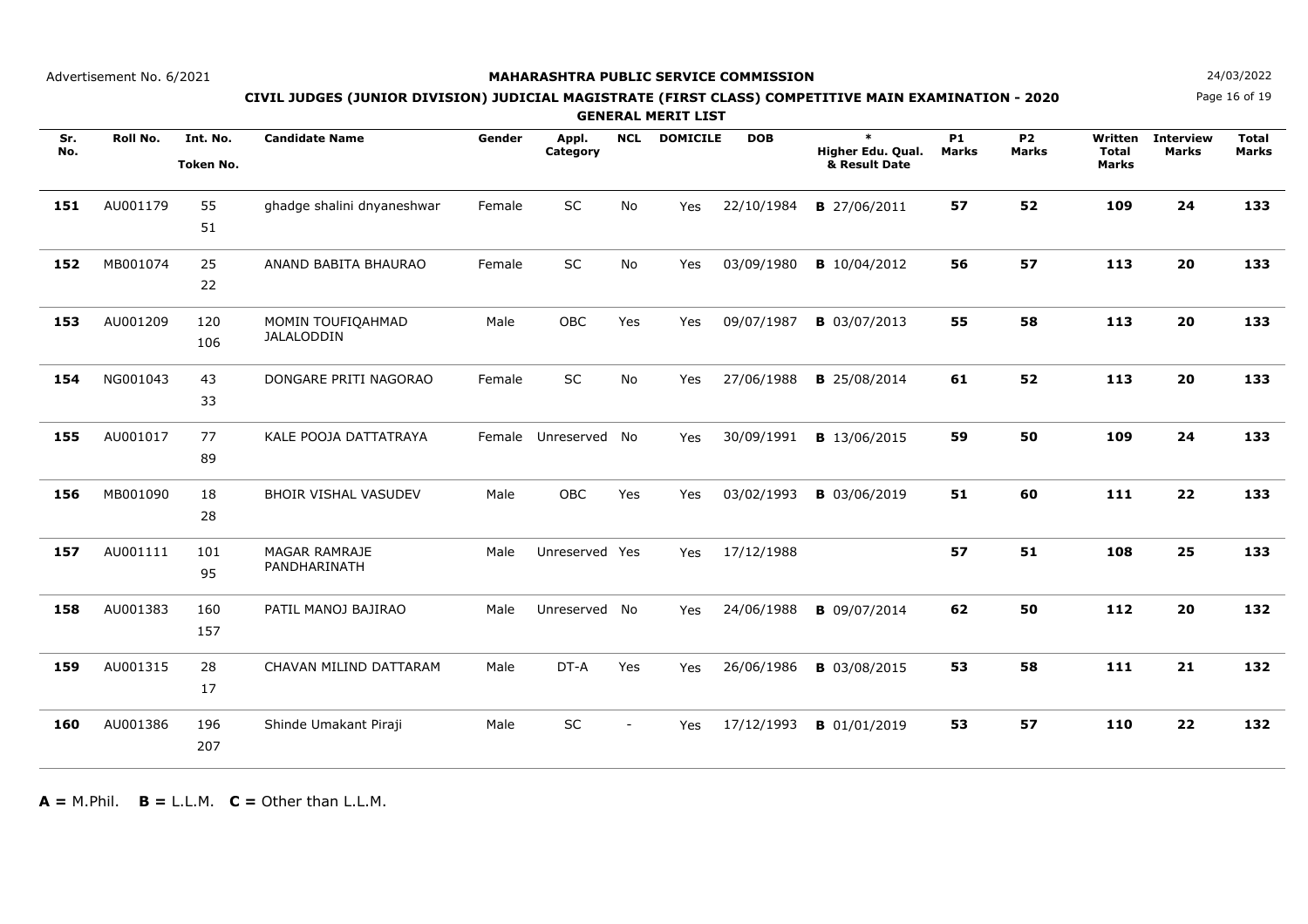## **MAHARASHTRA PUBLIC SERVICE COMMISSION**

Page 17 of 19**N**  $24/03/2022$ 

## **CIVIL JUDGES (JUNIOR DIVISION) JUDICIAL MAGISTRATE (FIRST CLASS) COMPETITIVE MAIN EXAMINATION - 2020**

**GENERAL MERIT LIST**

| Sr.<br>No. | Roll No. | Int. No.<br><b>Token No.</b> | <b>Candidate Name</b>                | Gender | Appl.<br>Category     | <b>NCL</b> | <b>DOMICILE</b> | <b>DOB</b> | $\ast$<br>Higher Edu. Qual.<br>& Result Date | <b>P1</b><br><b>Marks</b> | <b>P2</b><br><b>Marks</b> | Written<br><b>Total</b><br>Marks | <b>Interview</b><br><b>Marks</b> | <b>Total</b><br>Marks |
|------------|----------|------------------------------|--------------------------------------|--------|-----------------------|------------|-----------------|------------|----------------------------------------------|---------------------------|---------------------------|----------------------------------|----------------------------------|-----------------------|
| 161        | NG001103 | 174<br>172                   | RANGARI SANDEEP JANRAOJI             | Male   | SC                    | <b>No</b>  | Yes             | 05/09/1980 |                                              | 52                        | 59                        | 111                              | 21                               | 132                   |
| 162        | AU001257 | 202<br>204                   | SONAWANE MANISHA<br><b>KHANDERAO</b> | Female | OBC                   | Yes        | Yes             | 26/03/1983 |                                              | 53                        | 57                        | 110                              | 22                               | 132                   |
| 163        | AU001327 | 103<br>93                    | MAHAJAN MANGESH DILIP                | Male   | OBC                   | Yes        | Yes             | 09/06/1989 |                                              | 52                        | 57                        | 109                              | 23                               | 132                   |
| 164        | NG001037 | $\overline{7}$<br>9          | BAGWAN HEENA SALIM                   | Female | OBC                   | Yes        | Yes             | 15/10/1989 |                                              | 54                        | 57                        | 111                              | 21                               | 132                   |
| 165        | MB001157 | 148<br>137                   | PATIL DIPTI DINKAR                   | Female | OBC                   | Yes        | Yes             | 17/12/1993 |                                              | 54                        | 54                        | 108                              | 24                               | 132                   |
| 166        | MB001024 | 131<br>124                   | Babar Nutan Dhanaji                  |        | Female Unreserved Yes |            | Yes             | 15/06/1986 | <b>B</b> 03/07/2013                          | 50                        | 59                        | 109                              | 22                               | 131                   |
| 167        | AU001286 | 124<br>133                   | MORE AMIT SUBHASHRAO                 | Male   | Unreserved Yes        |            | Yes             | 16/04/1988 | <b>B</b> 08/07/2013                          | 58                        | 53                        | 111                              | 20                               | 131                   |
| 168        | AU001237 | 170<br>176                   | PISE BHAGYASHRI SATTYAWAN            | Female | <b>SC</b>             |            | Yes             | 07/08/1989 | <b>B</b> 26/06/2015                          | 51                        | 56                        | 107                              | 24                               | 131                   |
| 169        | AU001129 | 37<br>37                     | <b>DESHMUKH SHWETA RAJEEV</b>        |        | Female Unreserved Yes |            | Yes             | 13/12/1992 | <b>B</b> 12/05/2017                          | 55                        | 55                        | 110                              | 21                               | 131                   |
| 170        | AU001245 | 159<br>163                   | PATIL PRAGATI DHONDIRAM              |        | Female Unreserved Yes |            | Yes             | 06/04/1992 | <b>B</b> 15/06/2017                          | 52                        | 59                        | 111                              | 20                               | 131                   |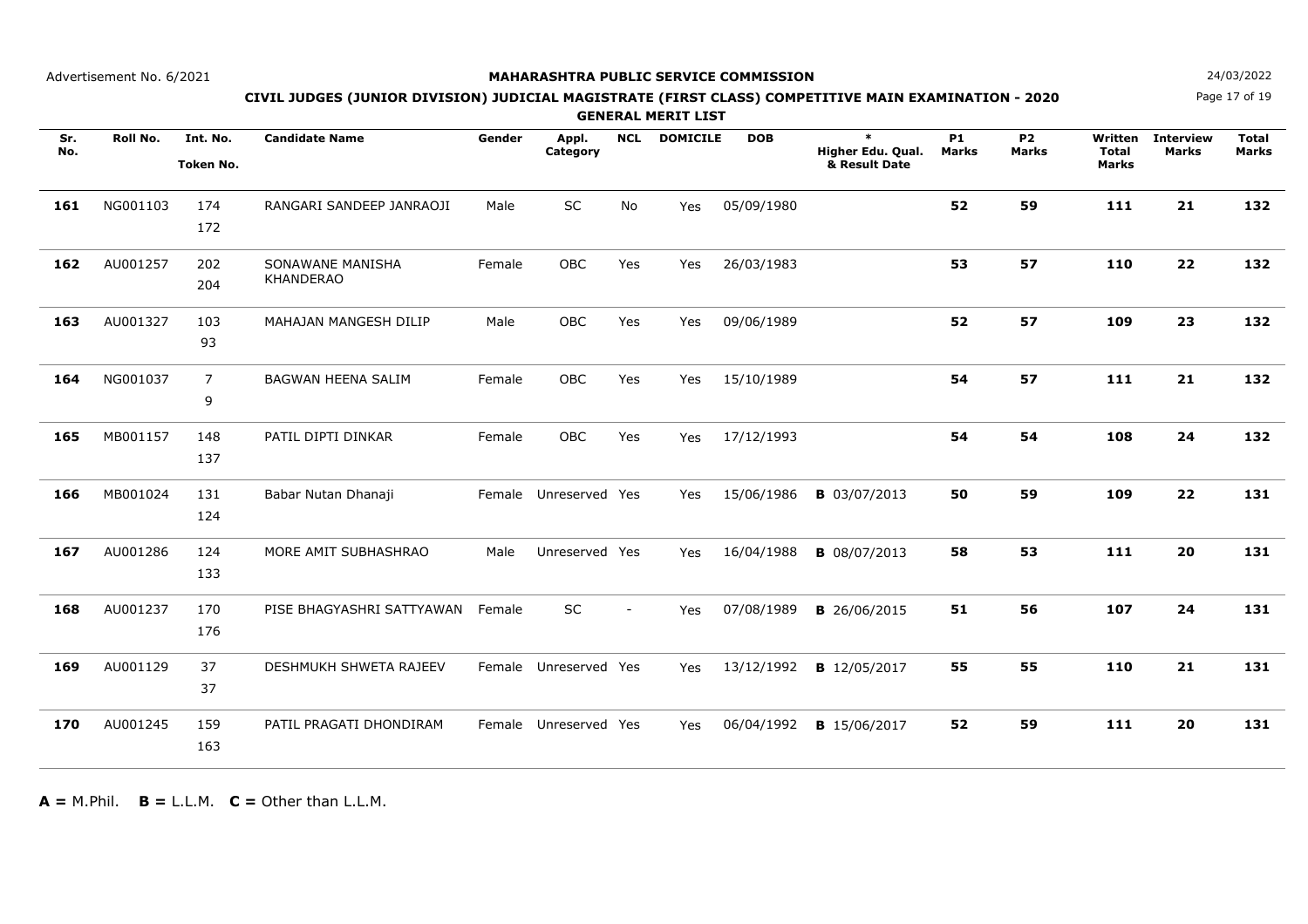## **MAHARASHTRA PUBLIC SERVICE COMMISSION**

Page 18 of 19**N**  $24/03/2022$ 

## **CIVIL JUDGES (JUNIOR DIVISION) JUDICIAL MAGISTRATE (FIRST CLASS) COMPETITIVE MAIN EXAMINATION - 2020**

**GENERAL MERIT LIST**

| Sr.<br>No. | Roll No. | Int. No.<br><b>Token No.</b> | <b>Candidate Name</b>                   | Gender | Appl.<br>Category    | <b>NCL</b> | <b>DOMICILE</b> | <b>DOB</b> | $\ast$<br>Higher Edu. Qual.<br>& Result Date | <b>P1</b><br><b>Marks</b> | <b>P2</b><br><b>Marks</b> | Written<br><b>Total</b><br>Marks | <b>Interview</b><br>Marks | <b>Total</b><br><b>Marks</b> |
|------------|----------|------------------------------|-----------------------------------------|--------|----------------------|------------|-----------------|------------|----------------------------------------------|---------------------------|---------------------------|----------------------------------|---------------------------|------------------------------|
| 171        | AU001373 | 87<br>79                     | KATKADE KIRTI SHIVAJI                   | Female | $NT-D$               | Yes        | Yes             | 06/05/1987 | $C$ 30/06/2011                               | 51                        | 57                        | 108                              | 23                        | 131                          |
| 172        | AU001107 | 198<br>208                   | SHINDE SUDARSHAN SUBHASH                | Male   | Unreserved           | $\sim$     | Yes             | 21/01/1988 |                                              | 52                        | 58                        | 110                              | 21                        | 131                          |
| 173        | MB001080 | 22<br>24                     | <b>BUYE PRANITA TANAJI</b>              |        | Female Unreserved No |            | Yes             | 15/06/1989 |                                              | 55                        | 53                        | 108                              | 23                        | 131                          |
| 174        | MB001032 | 79<br>87                     | <b>KALE ARTI HANUMANT</b>               | Female | NT-C                 | Yes        | Yes             | 08/07/1989 |                                              | 65                        | 45                        | 110                              | 21                        | 131                          |
| 175        | NG001027 | 226<br>221                   | WASHIMKAR DNYANESHWAR<br><b>VASUDEO</b> | Male   | OBC                  | Yes        | Yes             | 30/07/1994 |                                              | 59                        | 51                        | 110                              | 21                        | 131                          |
| 176        | NG001086 | 218<br>212                   | TOTEWAR SARIKA MURLIDHAR                | Female | $NT-B$               | Yes        | Yes             | 26/09/1982 | <b>B</b> 05/07/2008                          | 56                        | 54                        | 110                              | 20                        | 130                          |
| 177        | NG001067 | 209<br>197                   | TAYADE SANDIP PRALHAD                   | Male   | SC                   | <b>No</b>  | Yes             | 17/03/1981 | <b>B</b> 04/09/2010                          | 58                        | 51                        | 109                              | 21                        | 130                          |
| 178        | AU001173 | 80<br>86                     | KAMBLE SIDDHARTH RAJENDRA               | Male   | <b>SC</b>            | <b>No</b>  | Yes             | 26/03/1994 | <b>B</b> 03/07/2018                          | 45                        | 65                        | 110                              | 20                        | 130                          |
| 179        | AU001261 | 189<br>187                   | SHEVADE SACHIN ASHOK                    | Male   | Unreserved           | - No       | <b>Yes</b>      | 14/01/1986 |                                              | 52                        | 58                        | 110                              | 20                        | 130                          |
| 180        | AU001123 | $\mathbf{1}$<br>15           | ANDORE ABHIJEET BANSILAL                | Male   | SC                   | No         | Yes             | 20/04/1990 |                                              | 52                        | 56                        | 108                              | 22                        | 130                          |